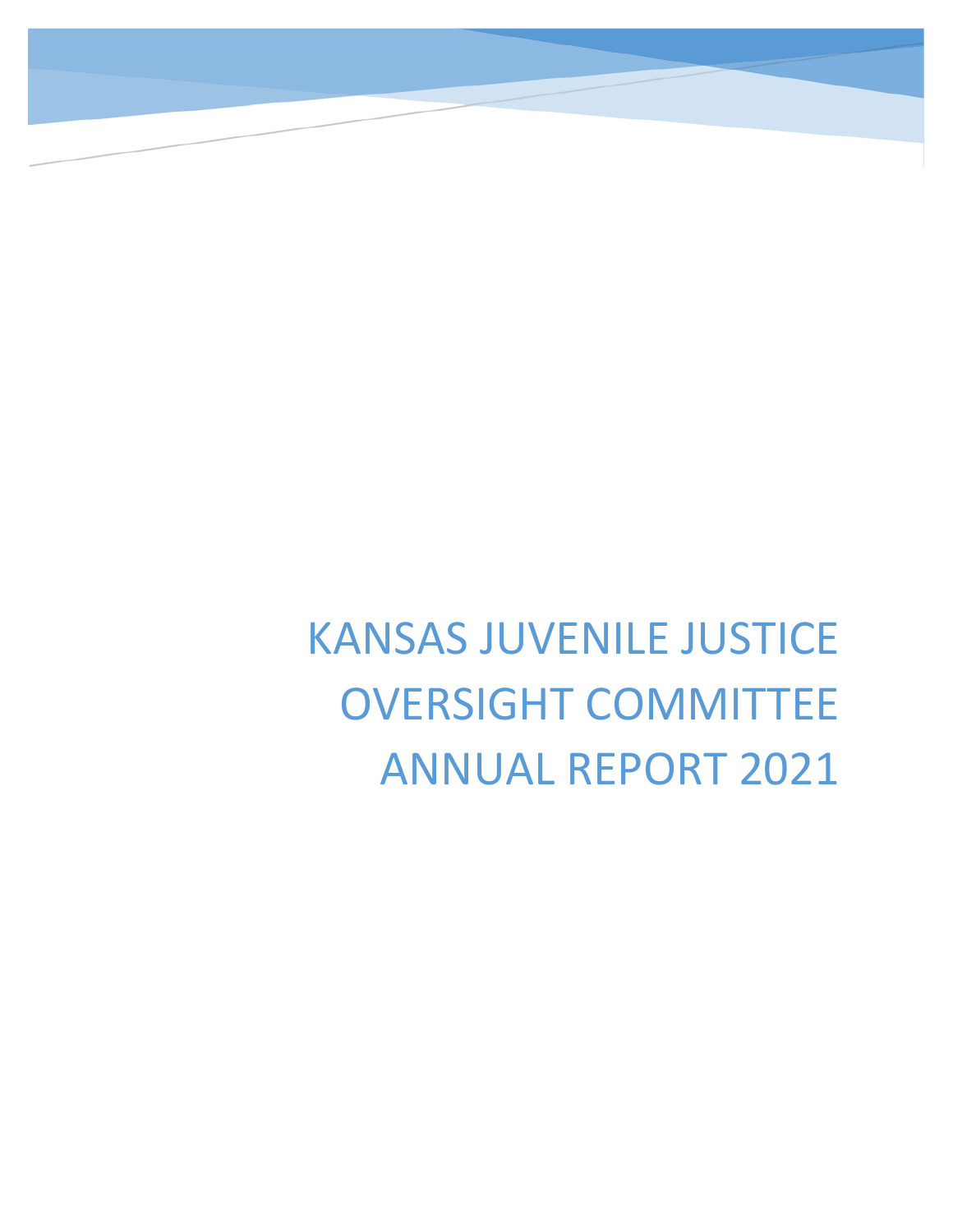# Contents

<span id="page-1-0"></span>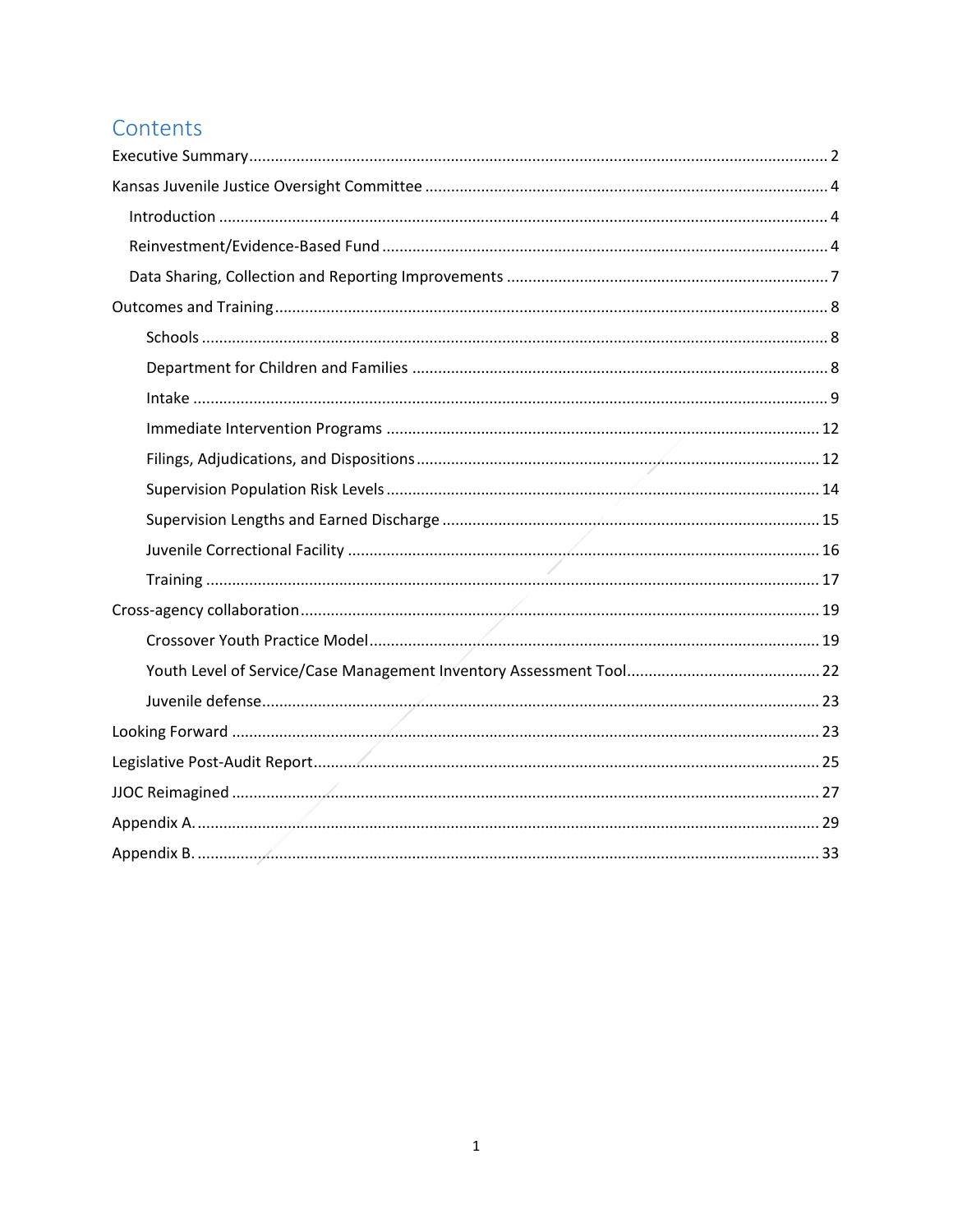# Executive Summary

2021 marks the fifth year anniversary of the passage of 2016 Senate Bill 367 (SB367) in Kansas. Much progress has been made in those five years, and much work also remains ahead. This year, like the last, Kansas juvenile justice system stakeholders and youth and families impacted by the system continued to adjust and adapt to an ever-changing landscape related to the rapidly changing circumstances brought on by the COVID-19 pandemic. The Juvenile Justice Oversight Committee (JJOC) sought to find the opportunity during these unprecedented times to assess its duties and responsibilities and find new and creative ways to be a more effective and impactful body. The JJOC's responsibility is to monitor and collaborate with juvenile justice system agencies and stakeholders to ensure best practices are followed and justice-involved youth receive appropriate supervision, assistance, and accountability all towards the goal of better outcomes for youth and communities.

This year also brought severe financial impact to the state budget. As lawmakers were seeking ways to fill gaps, sights were set on the evidence-based programs account (EBPA) – the fund setup to capture cost-savings realized by keeping youth out of locked facilities and in the community as much as possible. The JJOC had for the past several years been working diligently to allocate and expend those funds in a long-term sustainable way for programs and services in the community to best serve youth and families across Kansas. The 2021 legislative session proved to be significant for the EBPA, with half of the funds, \$21 million, being taken from the EBPA and allocated elsewhere across the state budget. This reduction in the EBPA will have a significant impact on the sustainability of effective communitybased programs and services and the resulting impact on youth and families will be unknown for years to come.

Despite a challenging year, members of the JJOC, and broader juvenile justice system, continued to collaborate to assist youth and their families navigate the juvenile justice and child welfare systems. Across the system, improvements have been made, including better data collection and reporting by race/ethnicity, and progress has continued. The JJOC reviewed information from all points of the juvenile justice system throughout the year.

- Programs and services at the state and local level for FY21 totaled \$14,600,000
- Notices to Appear (NTA) are similar to citations allowing the youth to be processed at a scheduled time at a Juvenile Intake and Assessment Center (JIAC) rather than being arrested and taken to the center immediately. In FY2021, 84.9% of youth issued an NTA complied, meaning they appeared at the JIAC at the required date.
- The Kansas Detention Assessment Instrument (KDAI) is used to keep youth out of detention when appropriate and there has been a continued decline in intake youth, just 14%, being placed in detention driven by the results of the KDAI.
- Immediate Intervention Programs (IIP) continue to be used well, with 87% of youth in pre- file IIP and 92% of youth in post-file IIP completing their programs successfully. IIP allows youth to be diverted away from the juvenile justice system in a way that improves public safety and reduces the costs of intensive supervision.
- Case filings for juvenile offenders continue to fall, a trend that started before SB367 was passed and has continued since. The number of misdemeanor case filings has fallen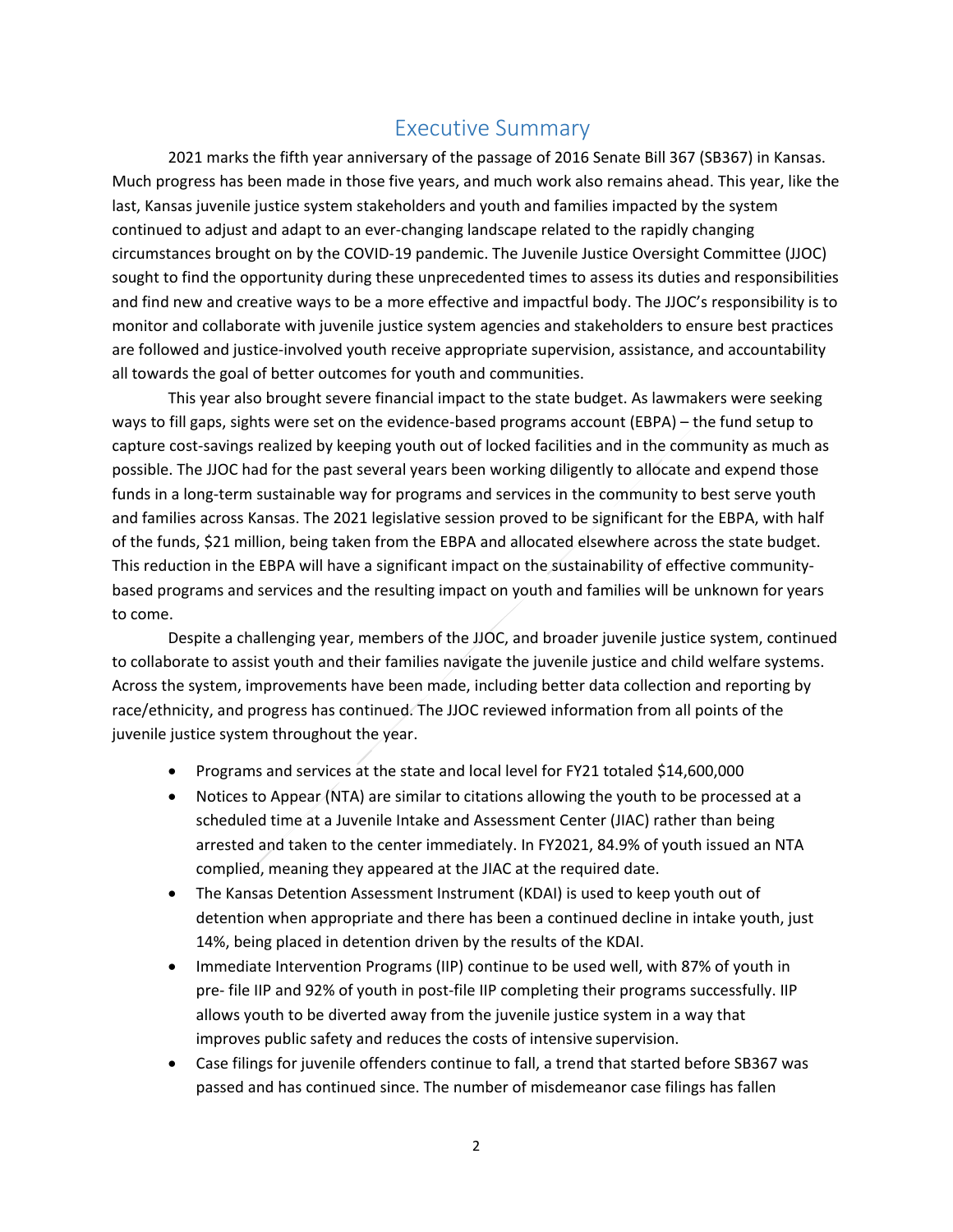faster than the number of felony case filings, which demonstrates that youth with lowerlevel offenses are being kept out of the juvenile justice system.

- Combined, youth supervised by Court Services and Community Corrections earned 3,880 weeks of Earned Discharge Credits off their supervision times. Youth earn these credits by making prosocial choices and complying with their supervisionterms.
- The number of youth placed in the Juvenile Correctional Facility (JCF) continued to decline in 2021. In State Fiscal Year 2013, there were 360 youth placed in the JCF. In State Fiscal Year 2021, that number was down to 142. This is a reduction of61%.
- Staff from OJA, KDOC, and DCF have continued to receive training to improve their knowledge of and skills for working with youth. These trainings have focused on improving understanding of legislative updates, improving interaction skills, and using assessment tools effectively.

In its fifth year as a committee, the JJOC saw 2021 as an opportunity to rethink its structure, vision and mission. To this end, the JJOC established a small subcommittee to propose recommendations for a revised structure, including to the meeting scheduled and establishment of subcommittees, and developing and adopting a mission and vision statement to guide the JJOC's work moving forward. The following three subcommittees were formed: 1) Data – define performance measures; prepare for updated/new data for inclusion in annual report; and facilitate quarterly data presentations to JJOC; 2) Communications – manage the completion of annual report and its dissemination; legislative communications including identifying opportunities to go before committees both during regular session and interim session; and 3) Reinvestment – Ensure access to funding is clear to JJOC members, other system stakeholders, and the public; identify grant recipients to record testimonials about their program/successes/outcomes/individual stories of youth participants; strengthen communication of details on how evidence-based fund dollars has been spent; facilitate discussions about potential new spending areas, including in light of recent budget cuts

The following mission and vision statement were adopted to guide JJOC in fulfilling its responsibilities: **Vision Statement:** Improve the lives and well-being of all youth in Kansas.

**Mission Statement:** The Kansas Juvenile Justice Oversight Committee (JJOC) is a statutorily defined, multidisciplinary team of stakeholders of youth-serving systems. The JJOC is responsible for regularly reviewing information and data on progress and outcomes across all parts of those systems. The JJOC provides policy and funding recommendations and influences stakeholders across agencies and branches of government, on sound, data-driven, evidencebased implementation and sustainability of juvenile justice reforms.

The JJOC and its subcommittees will also be working collaboratively to ensure efforts are coordinated and streamlined. In particular, the Reinvestment Subcommittee and the Communications Subcommittee will be collaborating to work on bolstering and more broadly disseminating information about EBPA and how those funds are accessed and being spent. All the subcommittees and the JJOC will continue its work in the year ahead to get closer to the JJOC's vision of improving the lives and well-being of all youth in Kansas.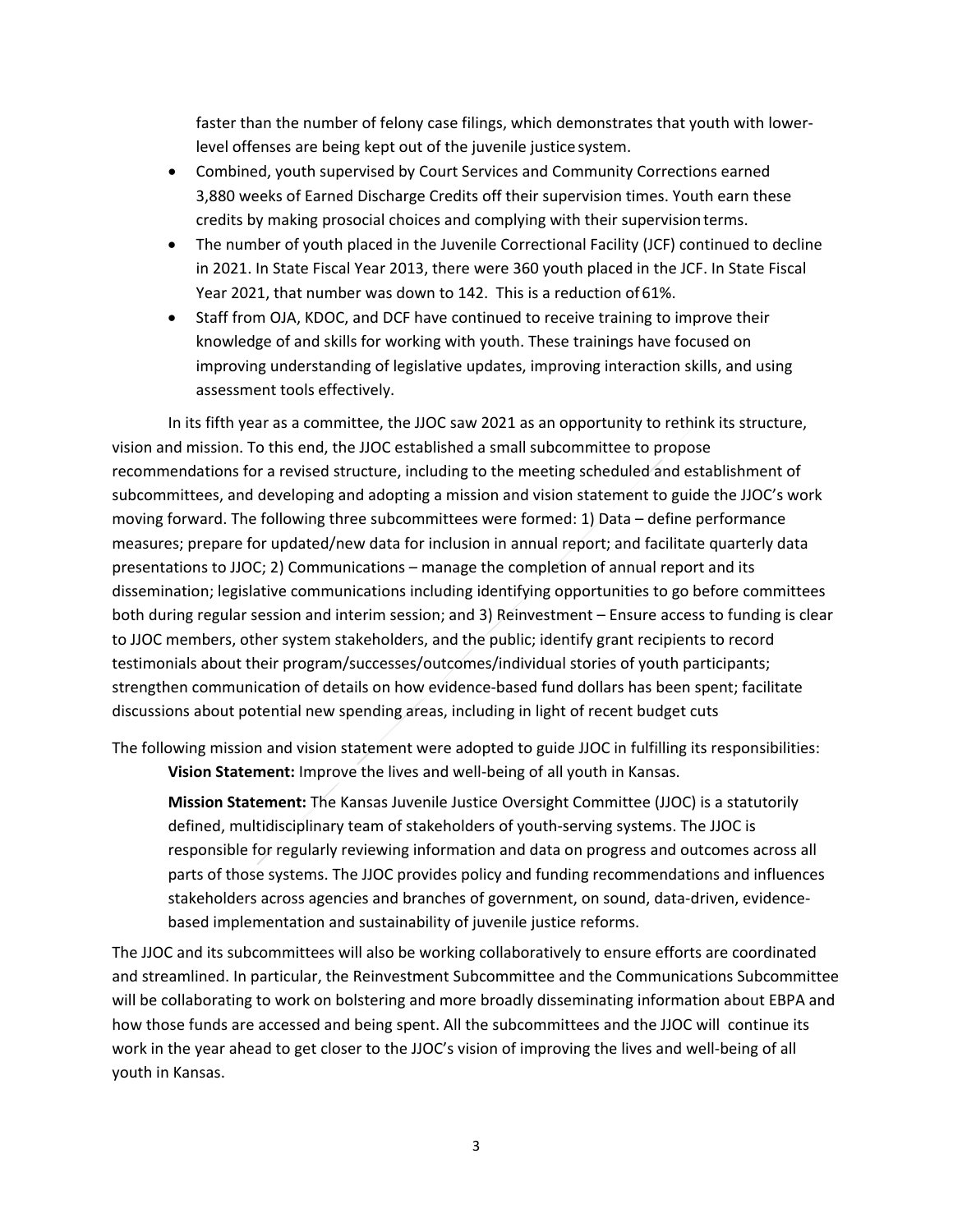# Kansas Juvenile Justice Oversight Committee

#### <span id="page-4-1"></span><span id="page-4-0"></span>Introduction

2021 marks the fifth year anniversary of the passage of 2016 Senate Bill 367 (SB367) in Kansas. Much progress has been made in those five years, and much work also remains ahead. This year, like the last, Kansas juvenile justice system stakeholders and youth and families impacted by the system continued to adjust and adapt to an ever-changing landscape related to the rapidly changing circumstances brought on by the COVID-19 pandemic. The Juvenile Justice Oversight Committee (JJOC) sought to find the opportunity during these unprecedented times to assess its duties and responsibilities and find new and creative ways to be a more effective and impactful body. The JJOC's responsibility is to monitor and collaborate with juvenile justice system agencies and stakeholders to ensure best practices are followed and justice-involved youth receive appropriate supervision, assistance, and accountability all towards the goal of better outcomes for youth and communities. To ensure this was happening to the best of Committee's ability, a small subcommittee was formed to develop recommendations to strengthen the JJOC. Ultimately, this resulted in the development of a mission statement, a vision statement, and the formation of three subcommittees focused on reinvestment, communications, and data.

This year also brought severe financial impact to the state budget. As lawmakers were seeking ways to fill gaps, sights were set on the evidence-based programs account (EBPA) – the fund setup to capture cost-savings realized by keeping youth out of locked facilities and in the community as much as possible. The JJOC had for the past several years been working diligently to allocate and expend those funds in a long-term sustainable way for programs and services in the community to best serve youth and families across Kansas. The 2021 legislative session proved to be significant for the EBPA, with half of the funds, \$21 million, being taken from the EBPA and allocated elsewhere across the state budget. This reduction in the EBPA will have a significant impact on the sustainability of effective communitybased programs and services and the resulting impact on youth and families will be unknown for years to come.

Despite a challenging year, members of the JJOC, and broader juvenile justice system, continued to work across systems to assist youth and their families navigate the juvenile justice and child welfare systems, increase access to mental health and substance abuse treatment, and appropriately treat criminogenic needs to reduce the likelihood of recidivism. All of these efforts will improve the health and safety of Kansans, ultimately leading to a healthier and safer state.

#### <span id="page-4-2"></span>Reinvestment/Evidence-Based Fund

A critical piece of juvenile justice reform in Kansas has been the reinvestment in evidence-based practices in the community. Specifically, SB367 requires that costs averted from reduced out-of-home placements be reinvested into evidence-based practices and programs in the community for use by intake, diversion, probation, and conditional release. Additionally, it is statutorily required that priority reinvestment areas target criminogenic needs and community-based alternatives to detention. Research shows community-based services can reduce reoffending and improve other outcomes for youth. Additionally, higher quality program implementation is strongly and consistently associated with bigger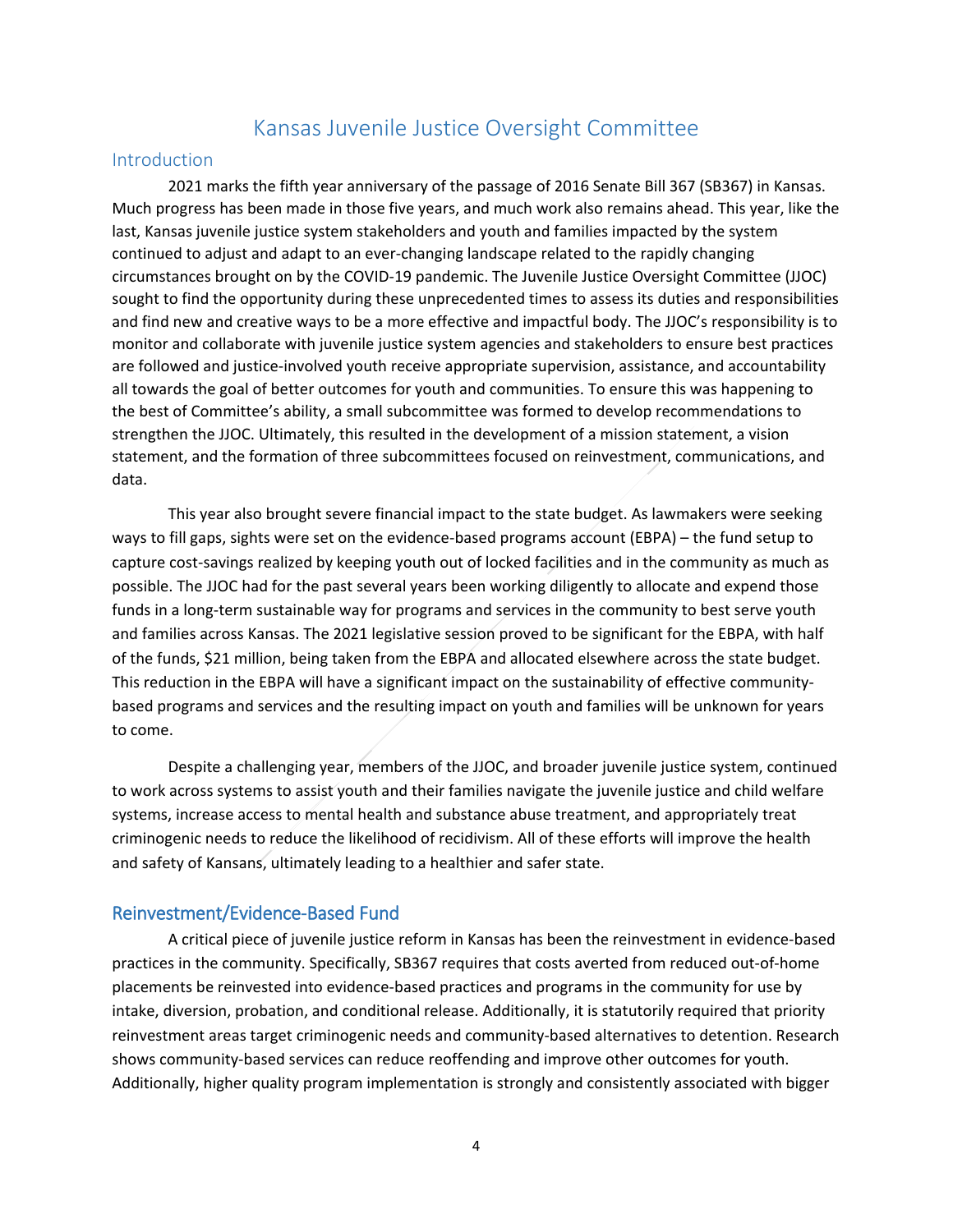effects on recidivism. The EBPA was established as the repository for the cost-savings for allocation across the state in community-based programs and services.

Since 2019, the JJOC had an approved spending plan that was planned to be implemented in three phases. The last phase of programs was not implemented until a final decision was made by the legislature on the amount of money that would be removed from that fund. What resulted was a reduction of \$21,000,000 from the balance of the fund and an additional reduction of \$1,800,000 from the base allocation. Specifically, HB2007, introduced and passed in the 2021 legislative session did the following:

- Deleted \$21.1 million from the Evidence-Based Programs Account in FY 2021. This action restored half of the \$42.2 million proposed by the Governor to be allotted. With this adjustment, the available balance of the Evidence-Based Programs Account was \$35.4 million in FY 2021. However, a portion of this was unexpended and reappropriated into FY 2022, due to the timing of the appropriations bill's approval;
- Approved \$5.0 million in FY 2021 and \$2.1 million for FY 2022 to replace the adult and juvenile offender data management systems. This is part of a multi- year financing plan ending in FY 2027 and totaling \$25.8 million. According to KDOC, the new data system will consolidate management of adult and juvenile records, track offender locations, better facilitate program progress, and improve data collection to determine outcomes;
- Added \$1.5 million SGF to a newly appropriated Juvenile Crime Community Prevention account for FY 2022 for the purpose of providing grants to communities for evidencebased juvenile crime prevention programs. At least \$500,000 in grants will require a \$1-for-\$1 local or private match. To offset the establishment of this new fund, the appropriation to the Evidence-Based Programs Account was reduced by \$1.5 million for FY 2022; and
- Deleted \$300,000 from the Evidence-Based Programs Account in FY 2022 to make funds available for a Juvenile Transitional Crisis Center Pilot Project in the Kansas Department of Education.

Statewide contracts still exist to address some of the needs that are consistent across the entire state. The programs are cognitive-behavioral: Functional Family Therapy, Community based Sex Offender Risk Assessment and Treatment, Youth Advocacy Programs and Moral Reconation Therapy. In addition, two training curricula are consistent across the state: mental health training curriculum and the Parent Project Training. All of these will continue and have shown some success and are all wellreceived. The table below reflects the contracted amount for statewide contracts and curricula.

Table 1.

| <b>Statewide Contracts</b>                 | <b>Annual Costs</b> |
|--------------------------------------------|---------------------|
| <b>Functional Family Therapy</b>           | \$1,387,000         |
| Sex Offender Risk Assessment and Treatment | \$255,000           |
| <b>Youth Advocacy Programs</b>             | \$550,000           |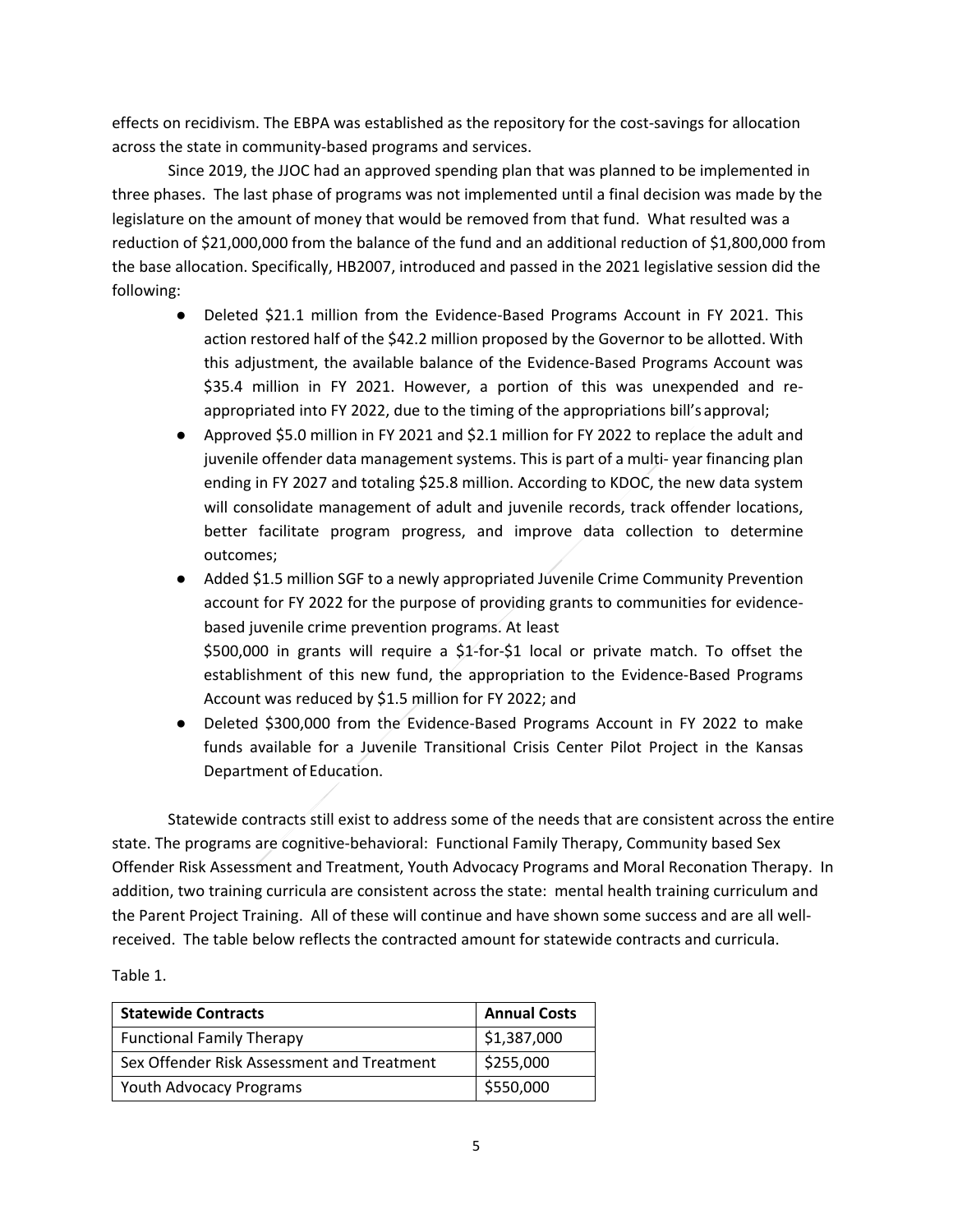| <b>Moral Reconation Therapy</b>          | \$42,000 |
|------------------------------------------|----------|
| <b>Mental Health Training Curriculum</b> | \$23,000 |
| Parent Project                           | \$50,000 |

The approved expenditures in FY20 were continued into FY21. In addition to the above statewide contracts there were funds used for implementation efforts and administrative costs. From risk and needs assessments to data system development, these costs were to specific state agencies to further the collaboration and implementation of reform. Falling into this category is the contract with Georgetown University McCourt School of Public Policy's Center for Juvenile Justice Reform (CJJR) to implement the Crossover Youth Model using the Evidence Based Fund. The fund not only pays for the contract but also three (3) coordinator positions for the Department of Corrections, Office of Judicial Administration, and the Department for Children and Families. The multi-disciplinary collective that became the Kansas State Crossover Youth Practice Model State Policy Team in 2019 continues to hold monthly public meetings under the facilitation of the Statewide Coordinators with the support of CJJR. The team's focus is on intentional interagency collaboration, the facilitation of information sharing, adaptability and accountability, and the active incorporation of youth and family voices in decisions.

The JJOC also recognized that local needs would be individualized and unique to location. Several grant opportunities exist through the use of these funds to local agencies and to the local Advisory Boards. Grants totaling \$4,605,000 were available to the local agencies to implement and sustain evidence-based practices. The grants to the local Juvenile Correctional Advisory Boards continued in FY21 as well. \$5,000,000 was available to local advisory boards to apply for to address needs that were identified by the multidisciplinary representative that serve on these boards. A list of grant awards to the local agencies through Reinvestment and Collaboration Grants and the grants awarded to the local Advisory Boards (JCAB) are listed in Appendix A.

A complete list of JJOC approved programs and services for FY21 are listed below in Table 2 showing a total of over \$14,600,000 in approved funding.

| <b>Functional Family Therapy (FFT)</b>                        | \$1,387,000.00 |
|---------------------------------------------------------------|----------------|
| <b>Community Based Sex Offender Risk Assessment Treatment</b> | \$300,000.00   |
| Youth Advocate Program                                        | \$600,000.00   |
| <b>Reinvestment County Grants</b>                             | \$4,000,000.00 |
| <b>Collaboration Grants</b>                                   | \$450,000.00   |
| JJI/Technical Assistance                                      | \$66,000.00    |
| <b>Moral Reconation Therapy</b>                               | \$42,000.00    |
| <b>Aggression Replacement Training (ART)</b>                  | \$50,000.00    |
| Mental Health Training Curriculum                             | \$23,000.00    |
| <b>Parent Project</b>                                         | \$50,000.00    |
| Crossover Youth Practice Model (CYPM)                         | \$246,000.00   |

Table 2.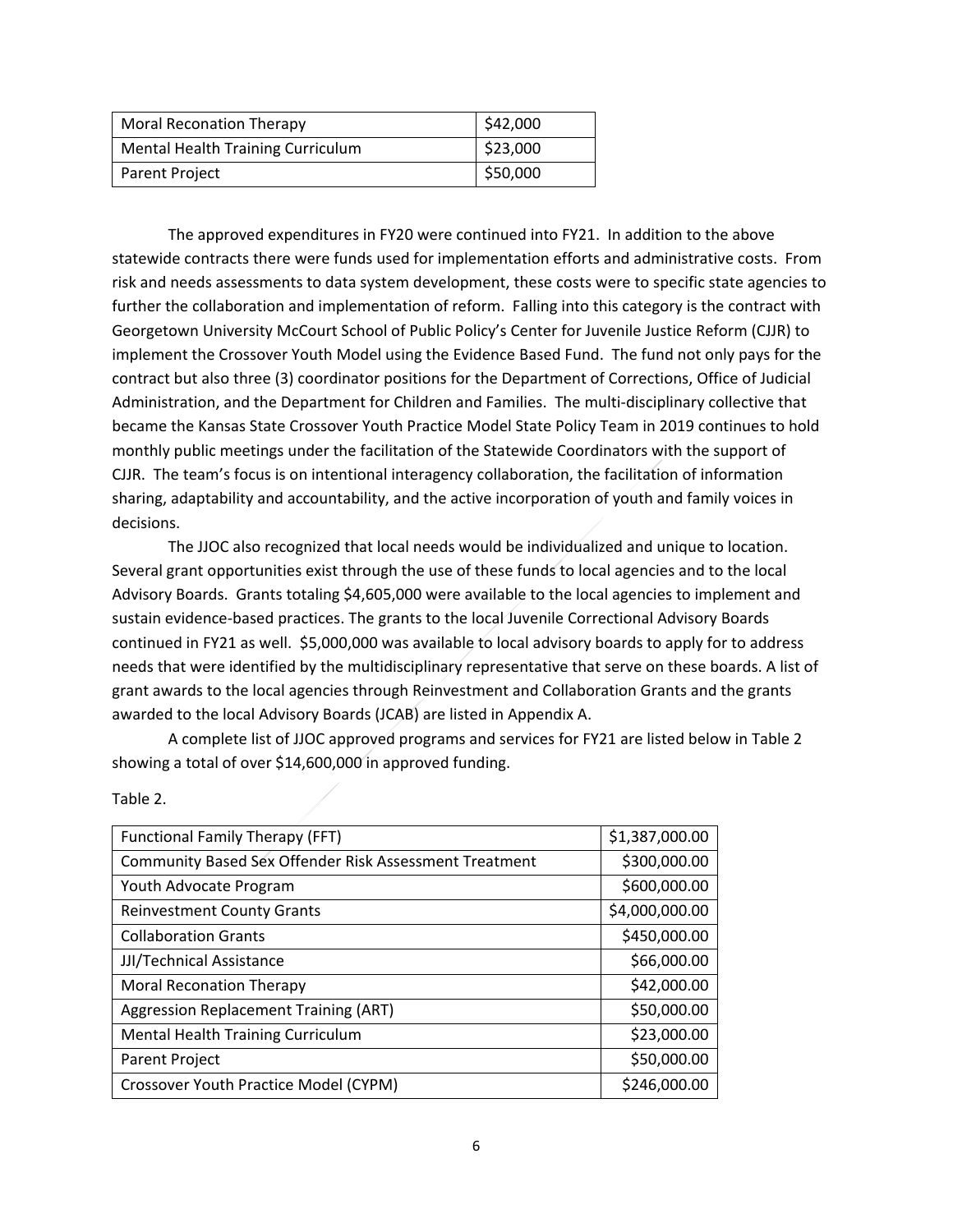| CYPM Staff for DCF and KDOC             | \$173,000.00   |
|-----------------------------------------|----------------|
| MAYSI-2 Screening Tool                  | \$12,000.00    |
| <b>YLS Screener</b>                     | \$40,000.00    |
| OJA Data Collection System and Training | \$244,800.00   |
| Microsoft Youth Offender                | \$2,000,000.00 |
| <b>JCAB Requests</b>                    | \$5,000,000.00 |

While programs and services are still being implemented and expanded, the reduction in funding will significantly impact the state's long-term ability to improve the quality, expansion, and access to evidenced-based programs in the community. As fewer youth are served in out-of-home placement, more youth are being supervised in the community and need greater access to quality programming which may not be available without the appropriate level of funding.

#### <span id="page-7-0"></span>Data Sharing, Collection and Reporting Improvements

The seismic shift in juvenile justice policies and practices as outlined in SB367, were informed by data, evidence and research – both empirical and qualitative directly from youth and families impacted by the system. In the spirit of continuing to examine progress and outcomes using data, the JJOC continues to work with agencies, branches of government, and members of the community to understand outcomes for justice system involved youth. Particular focus is needed to understand disparate impact and outcomes for youth of color in Kansas coming into contact with the juvenile justice system. There are still many gaps in available data, including data disaggregated by race and ethnicity. The JJOC continues to work towards ensuring data are regularly examined to understand if the intended outcomes of policies and practices are being achieved, and the extent of racial disparities and how they can be addressed. The following section outlines currently available data and efforts to build up data capacity moving forward.

#### Kansas Department of Corrections

When SB 367 passed in 2016, both the JJOC and the Kansas Department of Corrections (KDOC) were given roles in relation to developing a data-based system while improving the capabilities of "exchanging confidential data between all parts of the juvenile justice system." (KSA 75-52,162). In April 2021, KDOC launched a new web-based core information system, ATHENA. Upon deployment, ATHENA replaced the CASIMS (juvenile case management) and JJIAMS (juvenile intake and assessment) systems. As a part of the deployment, data from the CASIMS and JJIAMS systems were migrated into ATHENA in order to provide continuous information capabilities from the old system to the new. Key to this phase is the unique identifier for every youth that is entered into our system. This was one of the largest hurdles in sharing data and completing any analysis. Also included in the first phase of the ATHENA system launch was TOADS, which was a system used primarily by adult community corrections and parole.

The second phase of ATHENA will be to map out, plan and built the replacements for JCFS (Juvenile Correctional Facility System) and OMIS (the adult Offender Management Information System) over the next few years. With the juvenile and adult systems integrated into ATHENA, over time users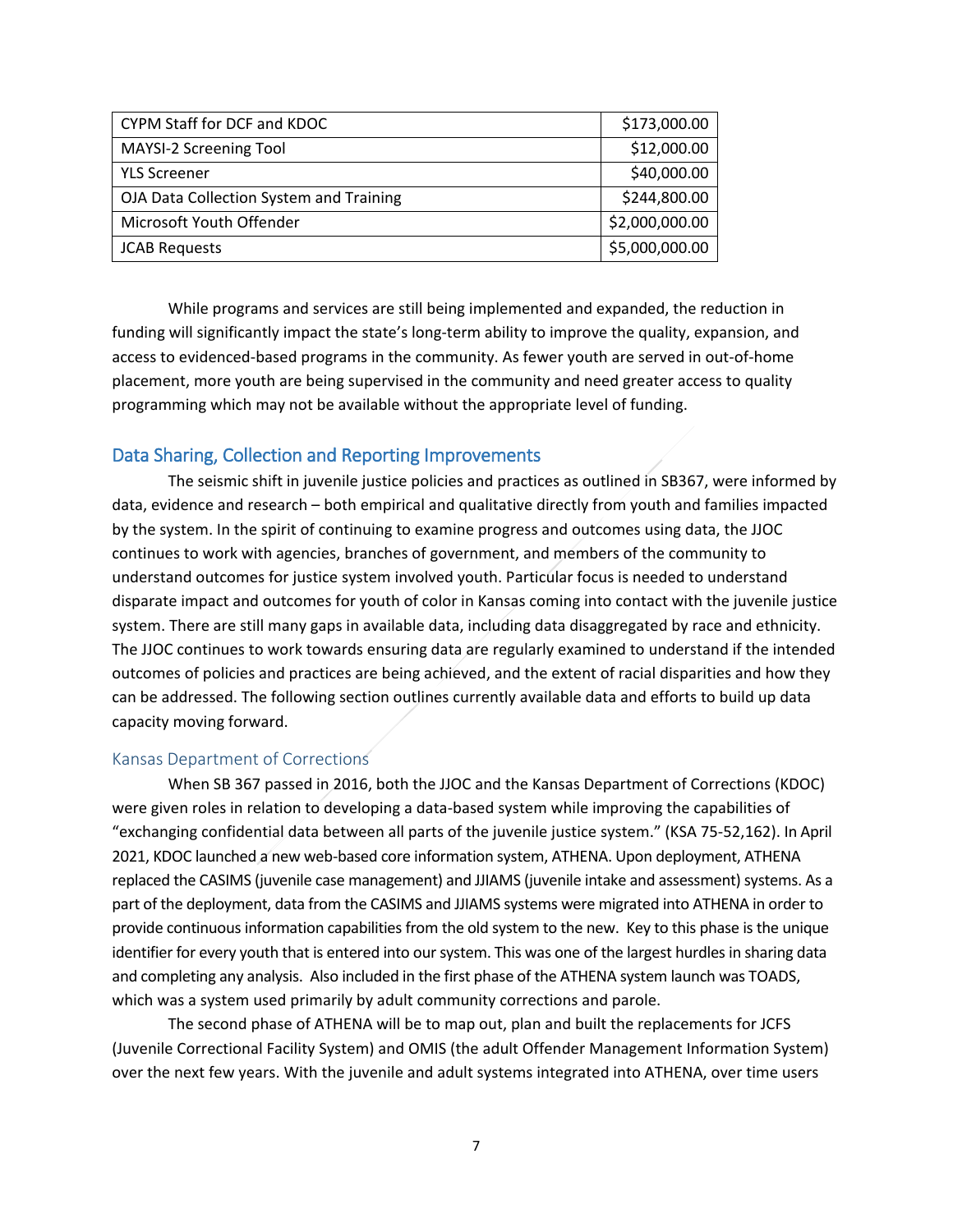will be able to access data involving an individual's journey seamlessly from juvenile intake to juvenile corrections and through adult corrections as long as that user has the proper credentials.

Additionally in 2021, KDOC made system improvements related to the completion of the Massachusetts Youth Screening Instrument - Version II (MAYSI-2) and data collection from the assessment results. The MAYSI-2 is a screening tool that allows juvenile justice staff to quickly identify special mental health needs of youth as part of the assessment process in the JIASs across the state. Kansas juvenile justice staff have had the ability to use the MAYSI-2 for several years and youth benefit from the information gained. Unfortunately, the original software, MAYSIWARE, was out of date and not supported by most IT systems.

In February of 2021 KDOC deployed the web-based MAYSI-2 at JIAS's across the state. The new online version of the MAYSI-2 will improve the accuracy of the tool due to avoiding manual errors and, more importantly, will allow the tool to be used with more youth while adding significant capabilities to tracking results and data. The web-based MAYSI-2 is responsive to needs of the youth, as it is available in both English and Spanish and can play audio of each item to ensure youth understand the +questions being asked. In addition, youth can answer questions on their own, allowing youth who may not feel comfortable answering mental health questions with juvenile justice staff to be more open and honest in their responses.

By using this new version of the MAYSI-2, data regarding the mental health needs of youth entering through the JIAS will be much quicker and more robust than has been possible with paper assessments.

#### <span id="page-8-0"></span>Outcomes and Training

#### <span id="page-8-1"></span>Schools

The Department of Education has two primary requirements within 2016 Senate Bill 367 (SB367): to collect memoranda of understanding between local law enforcement, school districts, and local courts to establish common understanding for addressing behavior at schools; and to provide training regarding juvenile justice to school personnel. The requirement to create MOUs was fulfilled in 2016. However, during 2020, discussion within the JJOC turned to these MOUs and whether they need to be updated. The Department of Education has participated in and facilitated many conversations for how best to update the MOUs.

As part of those conversations, the JJOC also suggested additional training for school personnel to learn about the juvenile justice system, the MOUs, and the reasons for reform. The Department of Education has recommended that training be conducted on a three-year cycle.

#### <span id="page-8-2"></span>Department for Children and Families

The Kansas Department for Children and Families launched a new program for all youth ages 0- 18 who are experiencing a behavioral health related crisis. Beginning October 1, 2021, families may contact the Kansas Family Crisis Response Services which is a helpline and mobile response unit to assist families at all times and locations convenient for them. (See Appendix B)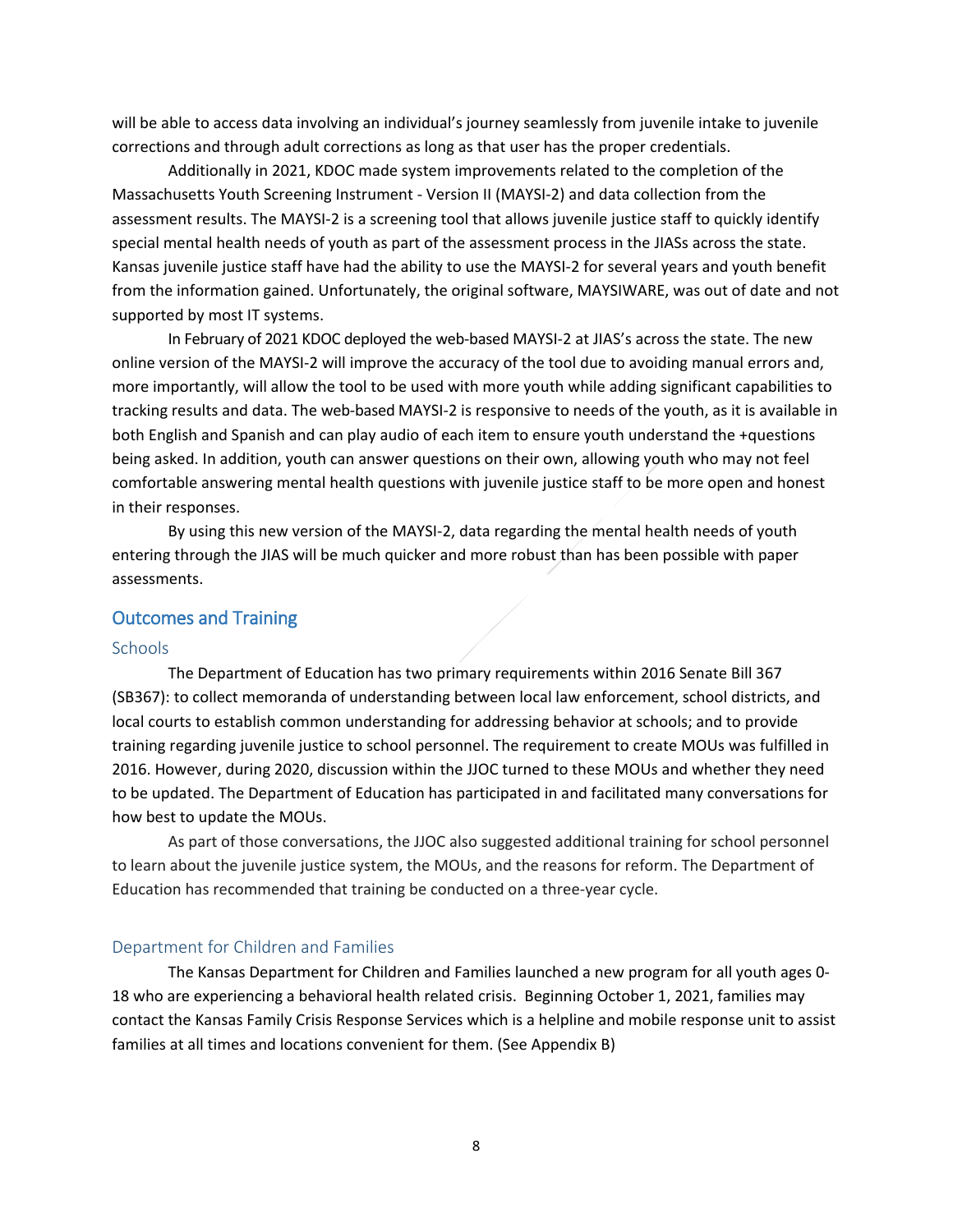#### <span id="page-9-0"></span>Intake

Juvenile intake and assessment programs operate in all 31 judicial districts throughout Kansas providing intake evaluations for alleged children in need of care and juvenile offenders who are taken into custody by law enforcement agencies. There has been a reduction in the number of alleged CINCs and JOs brought to intake in the last two fiscal years as seen in Figure 1. It is difficult to make assertions regarding the impact of COVID-19 had on the use of juvenile intake by law enforcement.



The two most significant reforms to intake occurred early in the implementation of SB367 – the ability to issue Notices To Appear (NTA), and the statewide use of the Kansas Detention Assessment Instrument – and are being used consistently.

Notices To Appear are similar to citations allowing the youth to be processed at a scheduled time at a Juvenile Intake and Assessment Center rather than being arrested and taken to the center immediately. The NTA process became even more prominent and critical in 2020 due to the COVID pandemic. While law enforcement agencies were using caution in arresting and transporting youth to juvenile intake and assessment services across the state, NTAs were a good option for communities to address behaviors of youth while also keeping possible COVID transmission at a minimum. While the number of alleged JOs referred to juvenile intakes has declined in Fiscal Years 2020 and 2021, there has been an increase in the percentage of alleged juvenile offender youth referred to intake through the Notice to Appear process as shown below in Figure 2.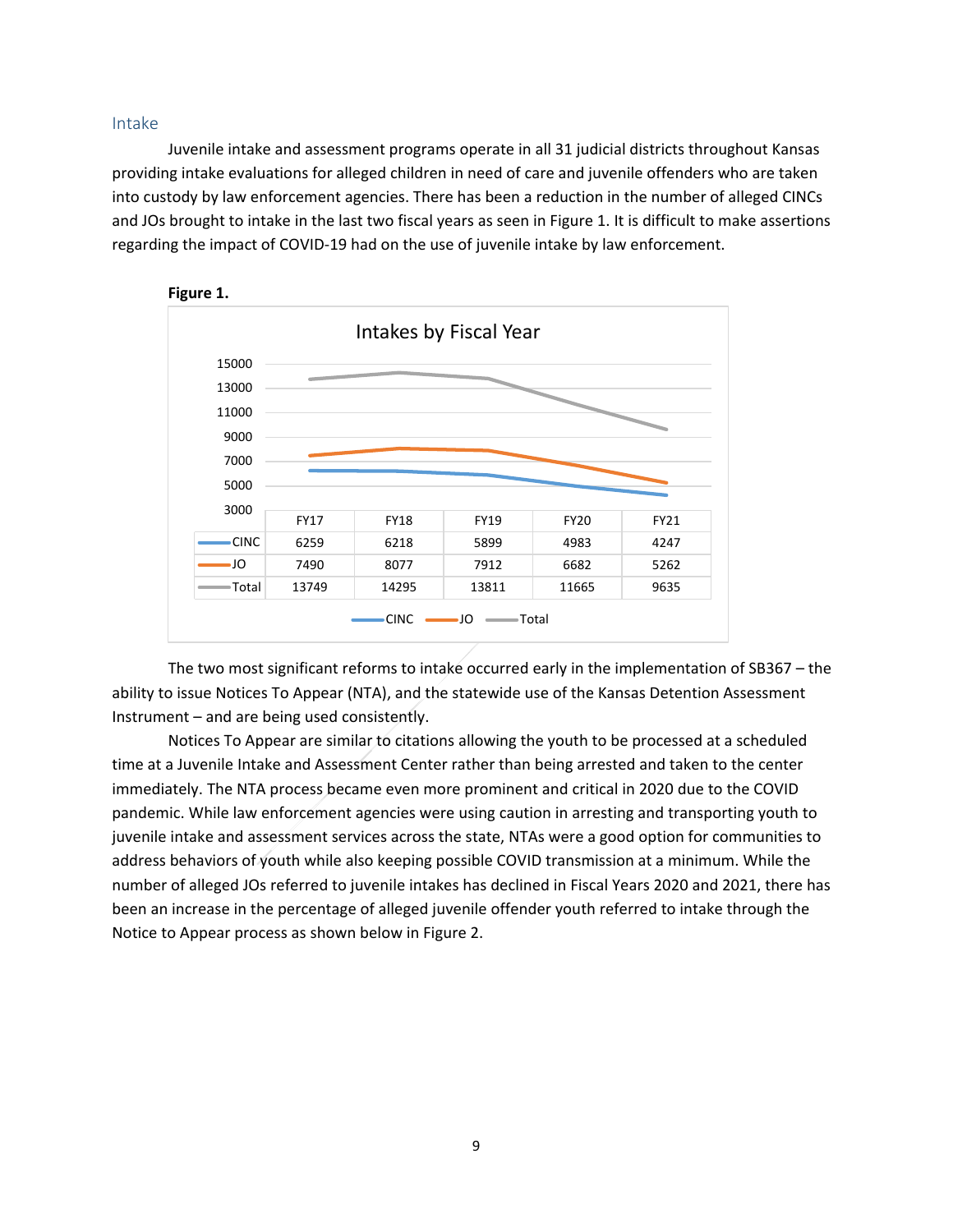



**\*JO = Juvenile Offender; JIAS = Juvenile Intake and Assessment System; LEO = Law Enforcement Officer** 

Over the past three Fiscal Years (2019 – 2021), the state has realized an improved compliance rate with NTAs – meaning youth and families came to the centers at the designated times, as shown below in Figure 3.



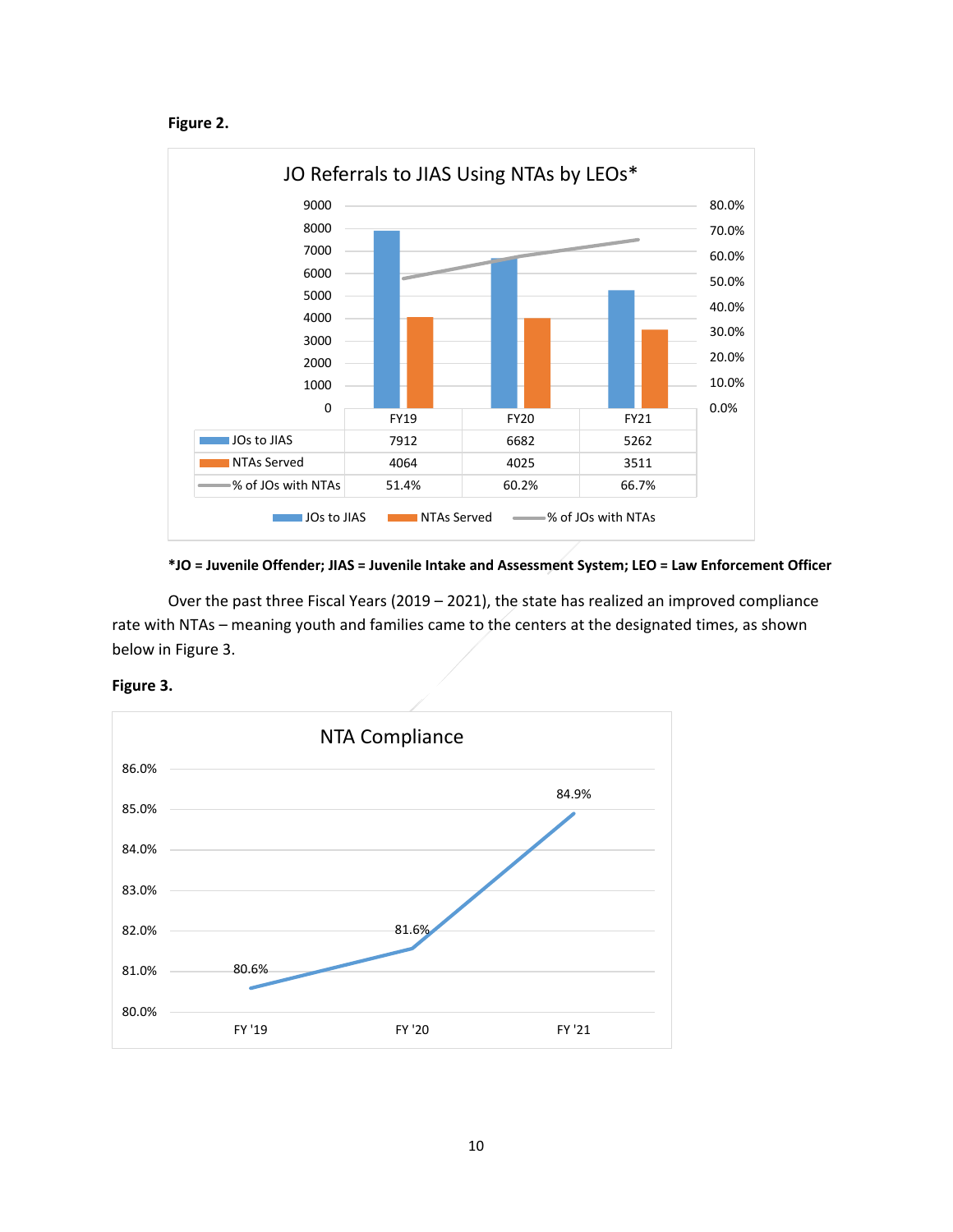The Kansas Detention Assessment Instrument continues to be administered to youth across all districts within the state of Kansas as an objective way to determine placement as an alternate to detention. Although Detention Assessment Instruments have been around for some time, Kansas did not mandate its use until the passing of the Senate Bill 367. This move toward the suggested use of the tool to the mandated use went into effect July 1<sup>st</sup> of 2017. Figure 4 below will show the continued decline in intake youth being placed in detention as a result of the use of this tool. With the impacts of COVID we have successfully moved the KDAI training to an online platform and will continue to offer this as an alternate to an in person training option for future trainings. This fiscal year 94 Juvenile Intake Staff became certified in the administration of this tool.



**Figure 4.**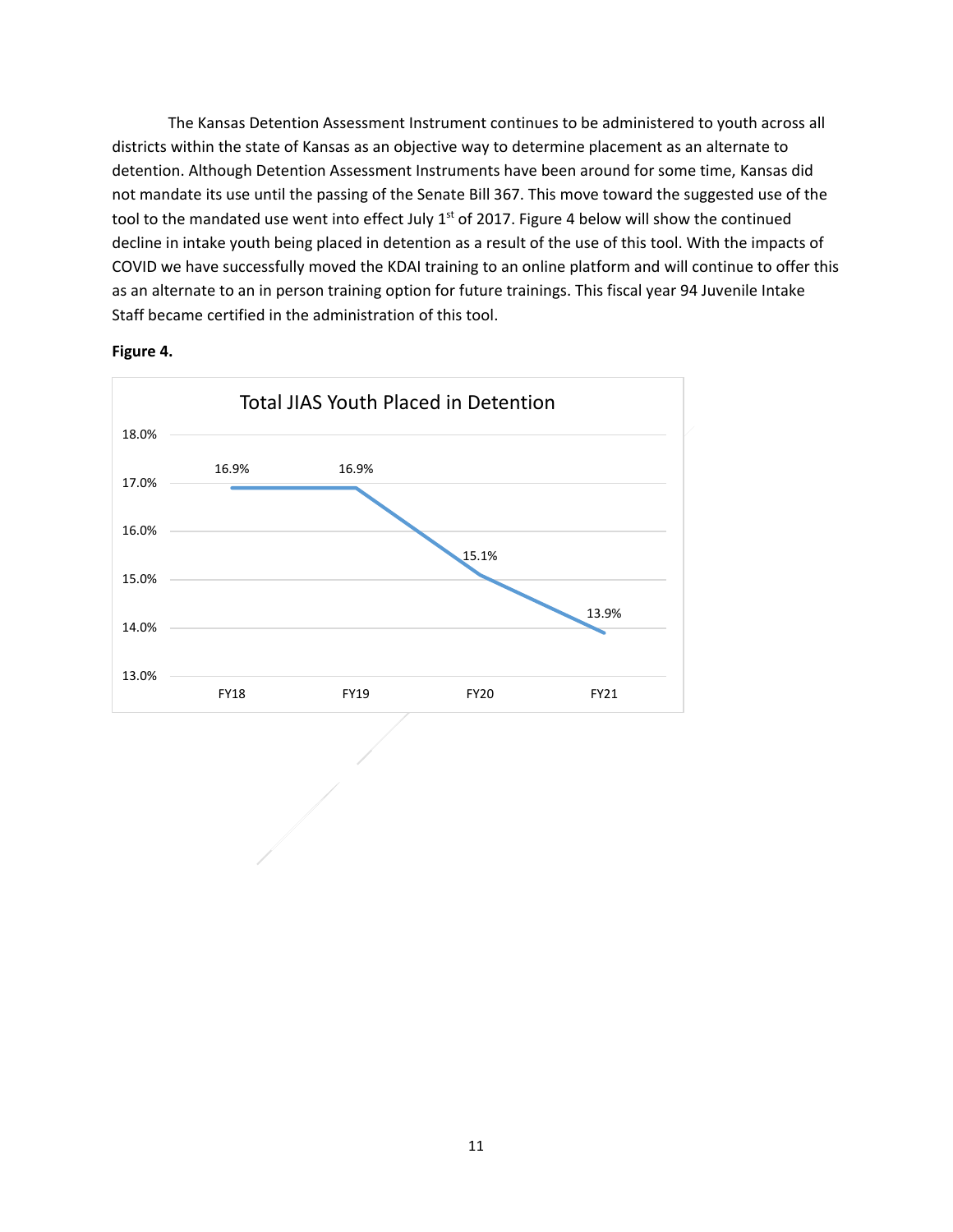#### <span id="page-12-0"></span>Immediate Intervention Programs

Immediate Intervention Programs (IIP) allow Kansas youth the opportunity to receive services in their home communities while simultaneously diverting them from deeper involvement in the juvenile justice system. Research suggests that youth can be served in this manner effectively while continuing to promote public safety and reducing costs to taxpayers. Counties across the state offer pre-file, post-file, or both types of IIP to youth in their jurisdictions according to agreements made with their local defense attorney. As shown in Figures 5 and 6, both pre- and postfile IIP had positive results in FY21, with 92% success rates for youth completing post-file programs and 87% success rates for youth completing pre-file programs. During FY21, 89% of youth across both type of IIP successfully completed the program which is a positive trend that has remained steady over the last few fiscal years.

During FY22, KDOC will roll out the implementation of the YLS short version which will allow IIP officers to match intervention services to the youth's identified risk level. Judicial branch staff who supervise IIP already use the YLS short version so this will bring greater consistency. KDOC staff will complete a short training and score a practice







vignette to ensure competency with the new tool. Additionally, new standards will be released to provide guidance to staff regarding utilization and documentation of the tool.

#### <span id="page-12-1"></span>Filings, Adjudications, and Dispositions

FY14 FY15 FY16 FY17 FY18 FY19 FY20 FY21 Juvenile Offender 8483 8463 8156 7328 6747 6708 5727 4386  $\cdot$ Child in Need of Care 6894 6762 6852 6900 7083 7230 5580 5429 4386 5429 0 4000 8000 12000 Case Filings Juvenile Offender **Child in Need of Care Figure 7.** 

Similar to the decrease in juvenile offender intakes, case filings for juvenile offenders have fallen steadily since before SB367 was passed, and that trend continued in FY21. At the same time, the

> number of misdemeanor and felony case filings has also decreased (see figures 7 and 8). After a decrease in FY20 that may be attributed to the impact of the COVID-19 pandemic, there was an uptick in Child in Need of Care (CINC) case filings.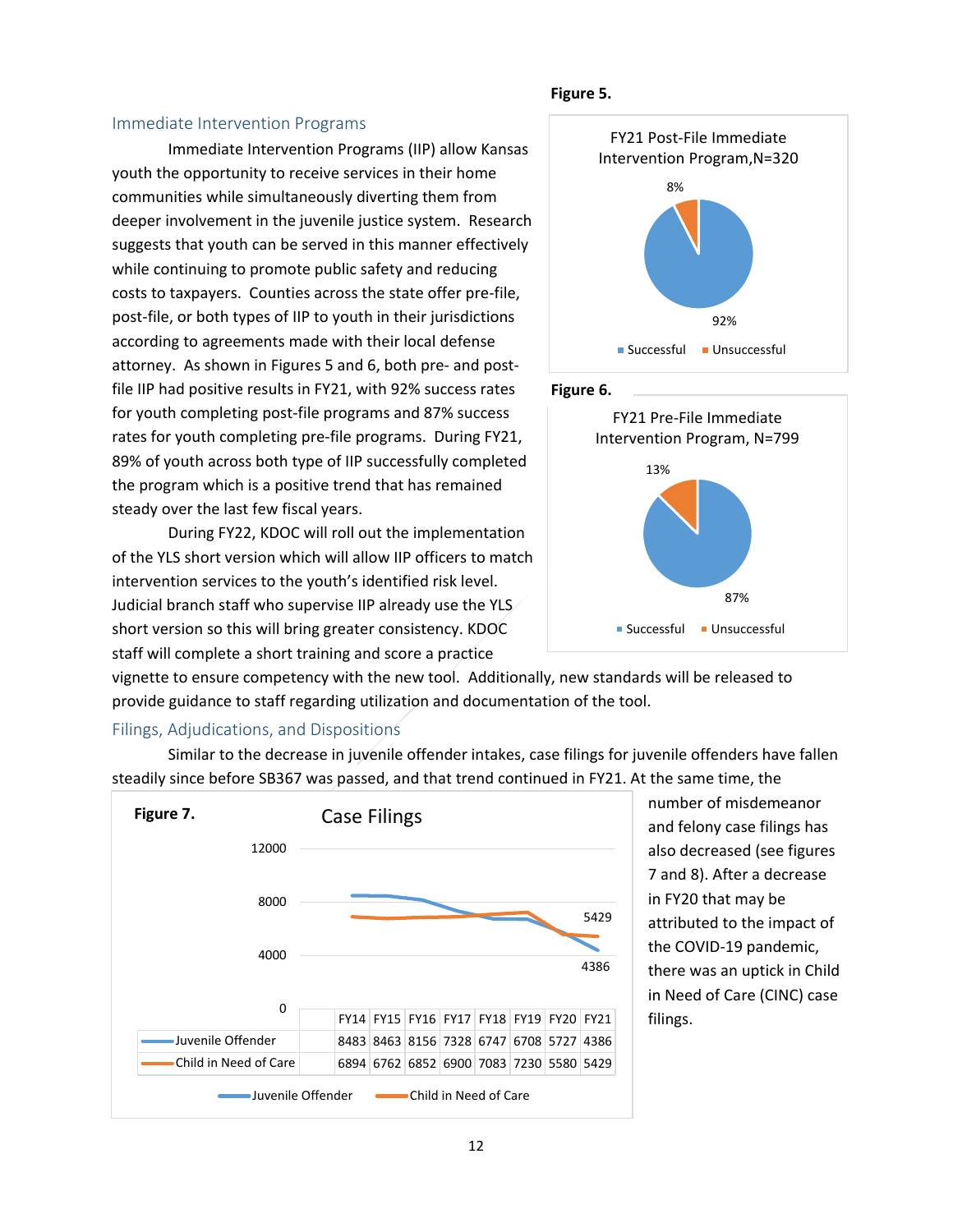```
Figure 8.
```


In line with the decrease in juvenile offender case filings, the number of youth adjudicated delinquent continues to decline as well. The vast majority of juvenile offender cases in FY21 were adjudicated by plea (see Figure 9).



**Figure 9.**

Further examining juvenile offender adjudications by race shows that since FY14, about onequarter of all adjudications are Black youth. This is disproportionate to the proportion of Black youth in the general population in Kansas which is only about 6%, while white youth represent about 86% of the general population. By contrast, the share of adjudications for white youth has kept pace with overall declines in adjudications from 69% in FY14 to 48% in FY21. The proportion of adjudications where race is unknown has jumped to 27%. Figure 11 shows the same data disaggregated by ethnicity.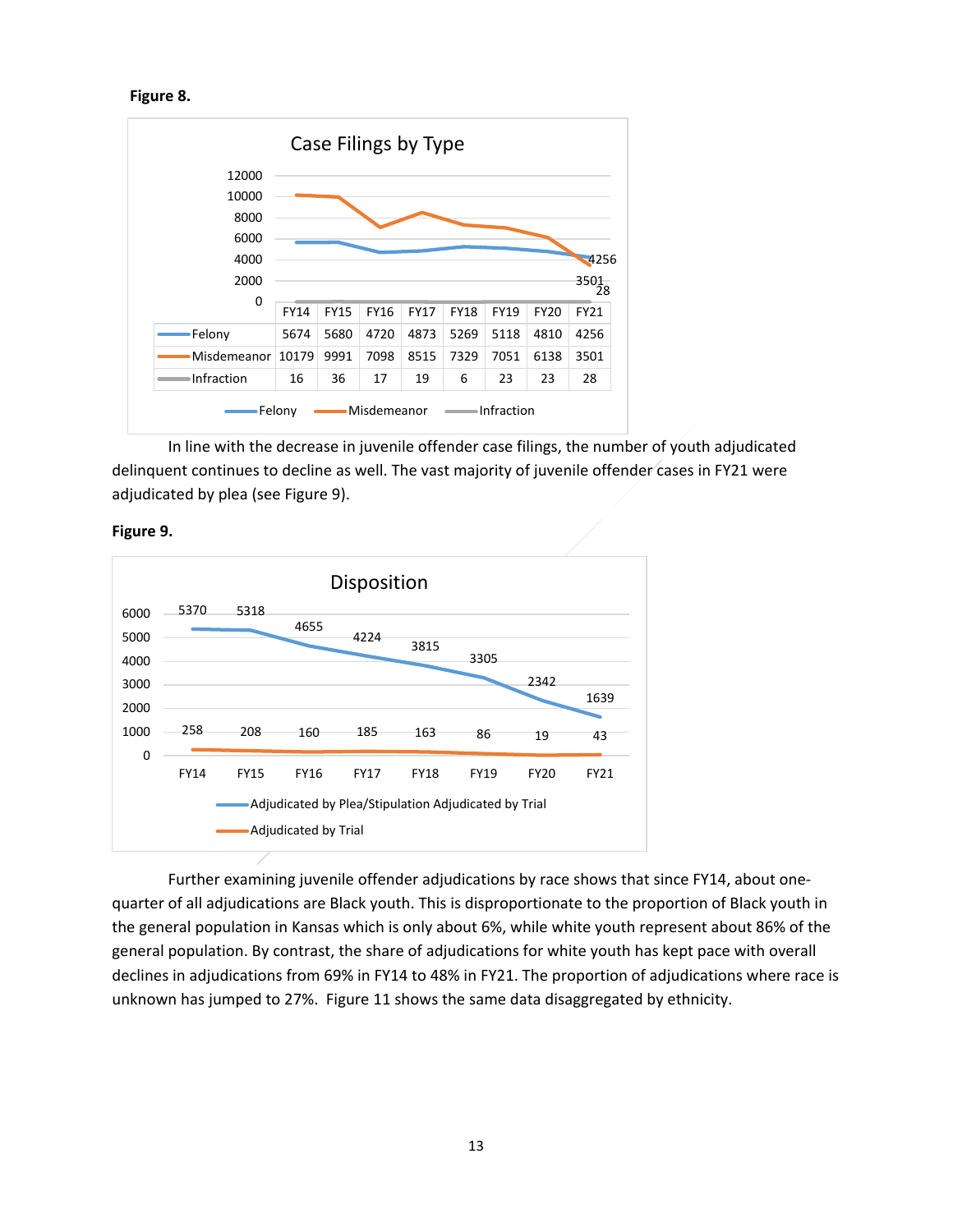



Note: Race categories representing 1% or less of adjudications were not included.

**Figure 11.**



#### <span id="page-14-0"></span>Supervision Population Risk Levels

Kansas utilizes the Youth Level of Service/Case Management Inventory (YLS/CMI) to assess risk and need of all adjudicated youth in the juvenile justice system. Using a validated, actuarial tool such as this allows professionals to better target the needs of youth through case-planning and supervision,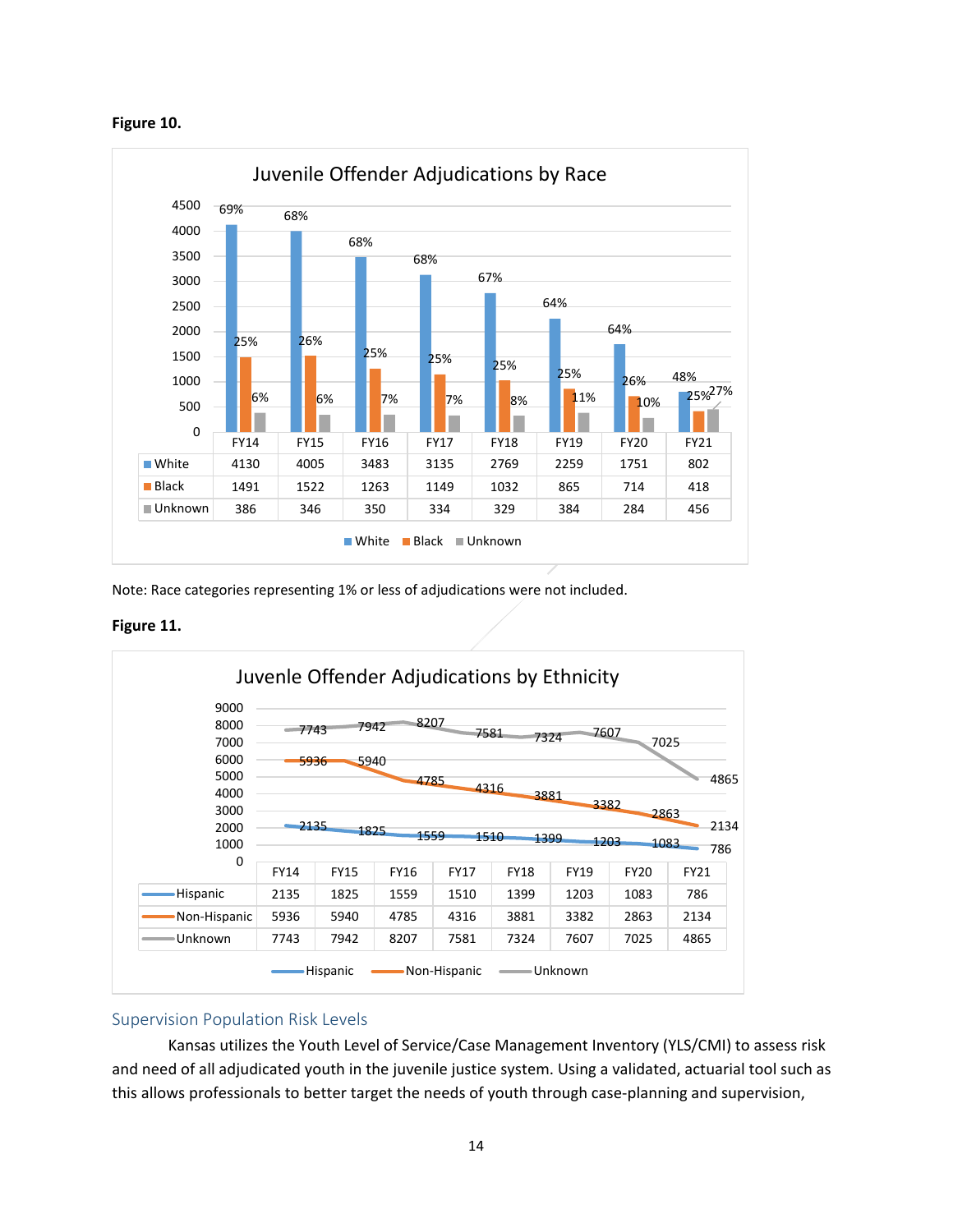increasing the probability of rehabilitation and behavior change. Research is consistent that systems realize more behavior change by targeting youth assessed as moderate to high risk. Figures 12 and 13 shows the risk level of youth placed on community corrections and court services probations in FY21, with 80% of community corrections youth and 79% of court services youth being moderate to very high risk. The proportion of youth on probation assessed as low risk has increased in FY21 to 21% (compared to 19% in FY20) on Court Services probation and to 14% (compared to 8% in FY20) for youth supervised on Community Corrections probation. This is an important data point to continue to monitor to see whether youth assessed as low risk continue to grow in the share of youth on probation supervision.







#### <span id="page-15-0"></span>Supervision Lengths and Earned Discharge

In the original Workgroup which led to SB367, it was noted that supervision lengths in Kansas were very long. Case length and probation length limits were introduced to reduce the time youth spent on supervision. Changes in case lengths applied to offenses that occurred on or after 7/1/2017



because it was a sentencing statute which could not be applied retroactively. Figure 14 shows the average number of days spent on Community Corrections supervision has been significantly reduced since changes in SB367 were implemented.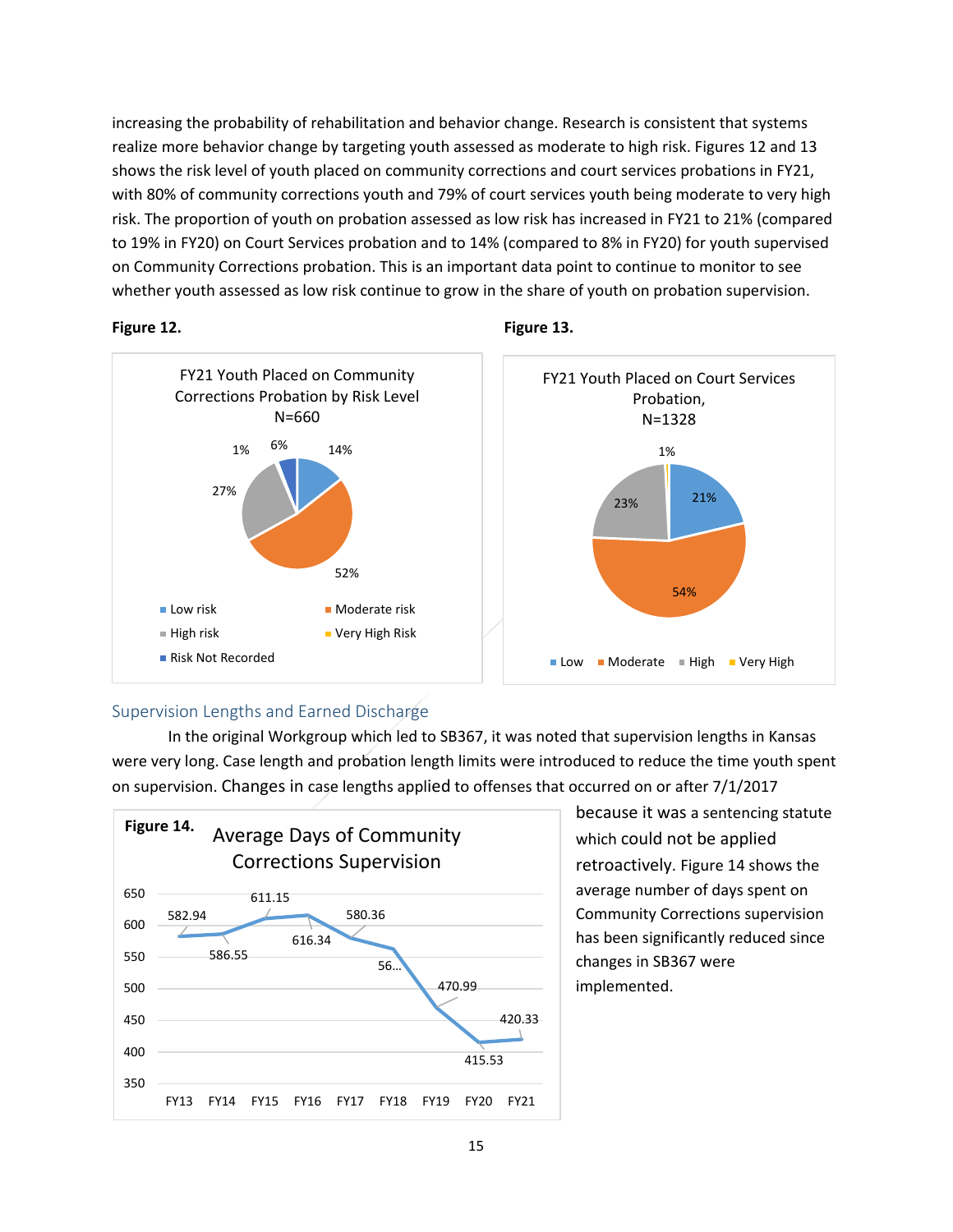While there has been a reduction in the average length of supervision of youth, the rate of successful completions of Community Corrections supervision and impact on community safety is being monitored. Figure 15 shows the rate of successful completions of Community Corrections supervision as an outcome beginning with FY18 when these results were initially tracked.



Kansas Supreme Court Rule 1801 was adopted to establish the process for

earning credits and allows the judicial administrator to adopt procedures and forms related to the calculation of earned discharge credits (EDC). The judicial administrator adopted these procedures and forms in March 2018 for use by Court Services Officers. To enhance collaboration and encourage consistency, the Office of Judicial Administration shared its procedure and forms with the Department of Corrections. Beginning in July 2018, all Court Services and Community Corrections began reporting the number of EDC days awarded. During fiscal year 2021, 16,142 days of credits, or 2,306 weeks, were awarded to juvenile probationers supervised by Community Corrections Officers. For youth supervised



#### <span id="page-16-0"></span>Juvenile Correctional Facility

The number of youth placed in the juvenile correctional facility (JCF), the deepest end of the juvenile justice system, has continued to decrease each year, a trend that began shortly before SB367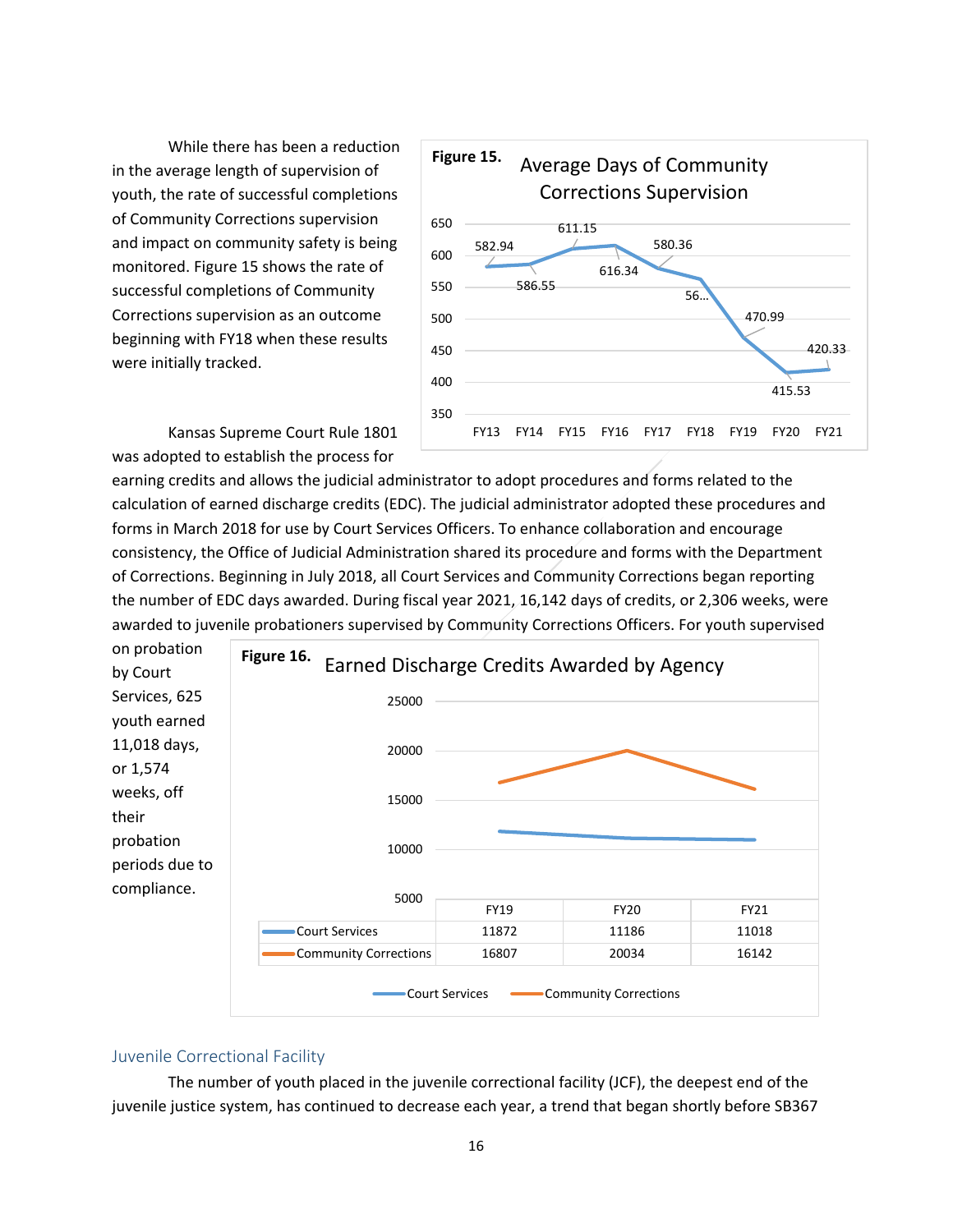passed. In FY13, there were 364 youth placed in the JCF; in FY21, there were 146 – a reduction of 60%. Additionally, the average risk level of the youth placed in the JCF has increased as expected, driven by fewer low- and moderate-risk youth entering the facility. Figure 17, shows the number of youth entering the JCF within each risk level for each year since FY13. The number of low- and moderate-risk youth have dropped, while the number of high-risk youth have remained relatively constant over time. This demonstrates that the youth who do not need the deep-end supervision and programming are being kept in the community and out of the JCF. Overall, there has been a 61% reduction in youth placed in the JCF.





#### <span id="page-17-0"></span>**Training**

SB367 requires comprehensive training for all individuals working with youth who are diverted or adjudicated to enhance interactions with youth and ultimately achieve better outcomes.

K.S.A. 20-318a requires that the Office of Judicial Administration (OJA) develop or designate a training protocol for judges, defense attorneys who work in juvenile court, and county and district attorneys. The



training protocol was released July 12, 2017. It recommends this same group obtain continuing education in at least one of the following areas: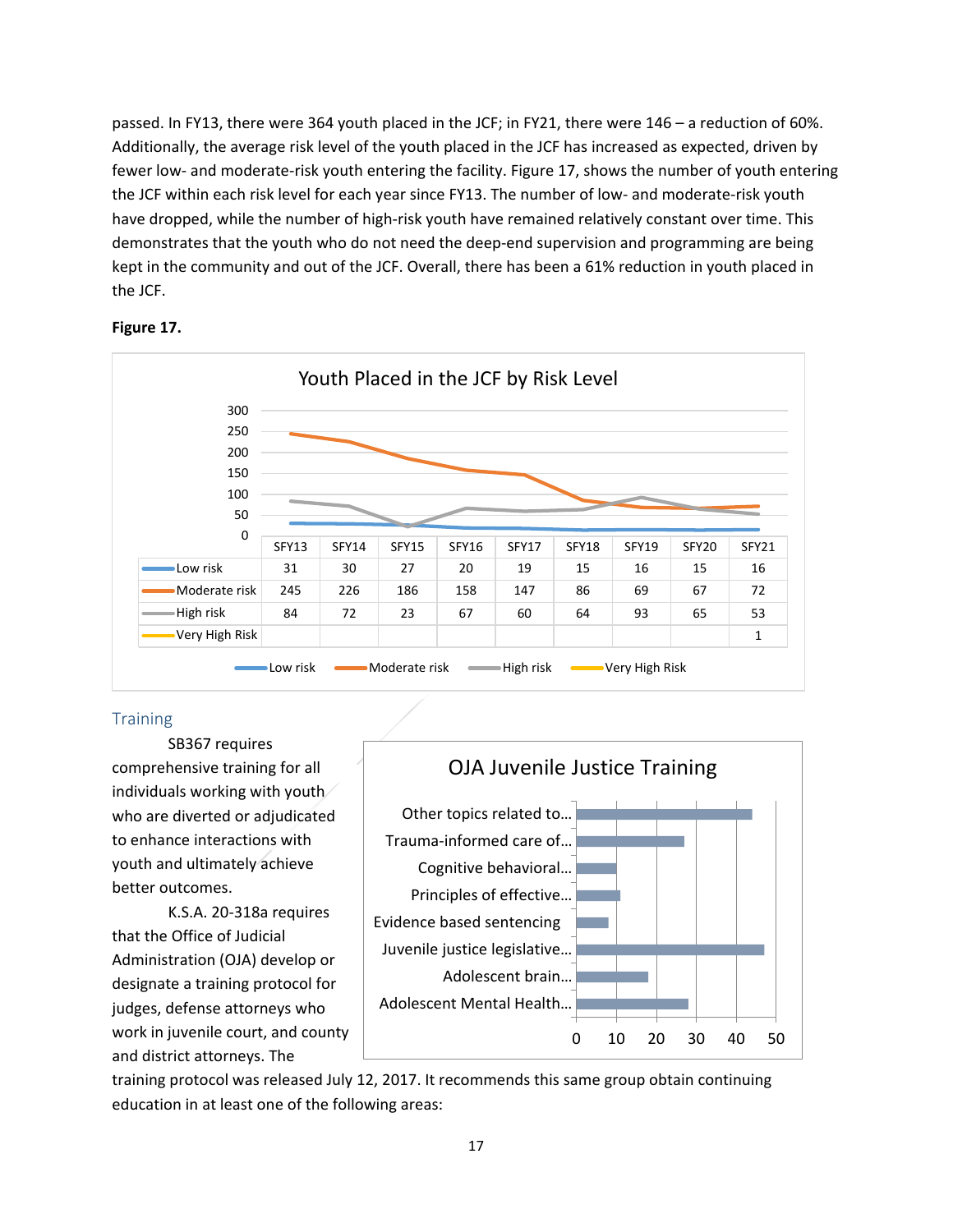- Adolescent mental health issues,
- Adolescent brain development,
- Evidence-based sentencing,
- Principles of effective intervention,
- Cognitive behavioral intervention,
- Trauma-informed care of adolescents,
- Juvenile justice legislative updates, and
- Other topics related to juvenile justice.

The protocol, the reporting tool used to comply with the data requirements of the statute, and the news release are on the judicial branch website. As of September 17, 2021, 43 individuals self-reported participating in 360 hours of continuing legal education or continuing judicial education training as outlined in the protocol. Beginning in 2022, OJA plans to host webinars on the topics listed in the training protocol.

#### **Court Services Officer Training**

K.S.A. 38-2394 requires that Court Services Officers who work with juveniles receive training in evidence-based programs and practices. The judicial branch currently contracts with the University of Cincinnati Corrections Institute (UCCI) to train Court Services Officers. The institute is a national leader in evidence-based practices training. Court Services Officers receive training in the use of the YLS/CMI risk and needs assessment, case planning, and evidence-based practices, including Effective Practices in Community Supervision (EPICS). Between July 1, 2020 and June 30, 2021, over 240 Court Services Officers attended 2020 hours of training. Additionally, the judicial branch provides access to ondemand, e-learning modules purchased from UCCI.

| <b>Training Topic</b>              | <b>Number of Sessions</b><br><b>Training Hours</b> |             | <b>Total Number of</b> |
|------------------------------------|----------------------------------------------------|-------------|------------------------|
|                                    |                                                    | <b>Held</b> | <b>Participants</b>    |
| <b>YLS New User and</b>            | 16                                                 |             | 15                     |
| <b>Case Planning</b>               |                                                    |             |                        |
| <b>YLS Booster Training</b>        | 4                                                  | 12          | 175                    |
| <b>EPICS New User and Coaching</b> | 32                                                 | 1           | 10                     |
| <b>Sessions</b>                    |                                                    |             |                        |
| <b>EPICS Booster Training</b>      | 4                                                  | 12          | 240                    |

#### **Department of Corrections Staff Training**

In 2021, KDOC offered training to its staff as well as any staff who worked with justice-involved youth. Trainings included knowledge for special populations, such as youth in custody, programs to assist youth, such as Moral Reconation Therapy, and tools used with youth, such as the Youth Level of Service/Case Management Inventory (YLS/CMI), Kansas Detention Assessment Instrument (KDAI), graduated responses, and Effective Practices in Correctional Settings (EPICS-II). In April 2021, KDOC deployed a new information technology system referred to as ATHENA. KDOC provided training for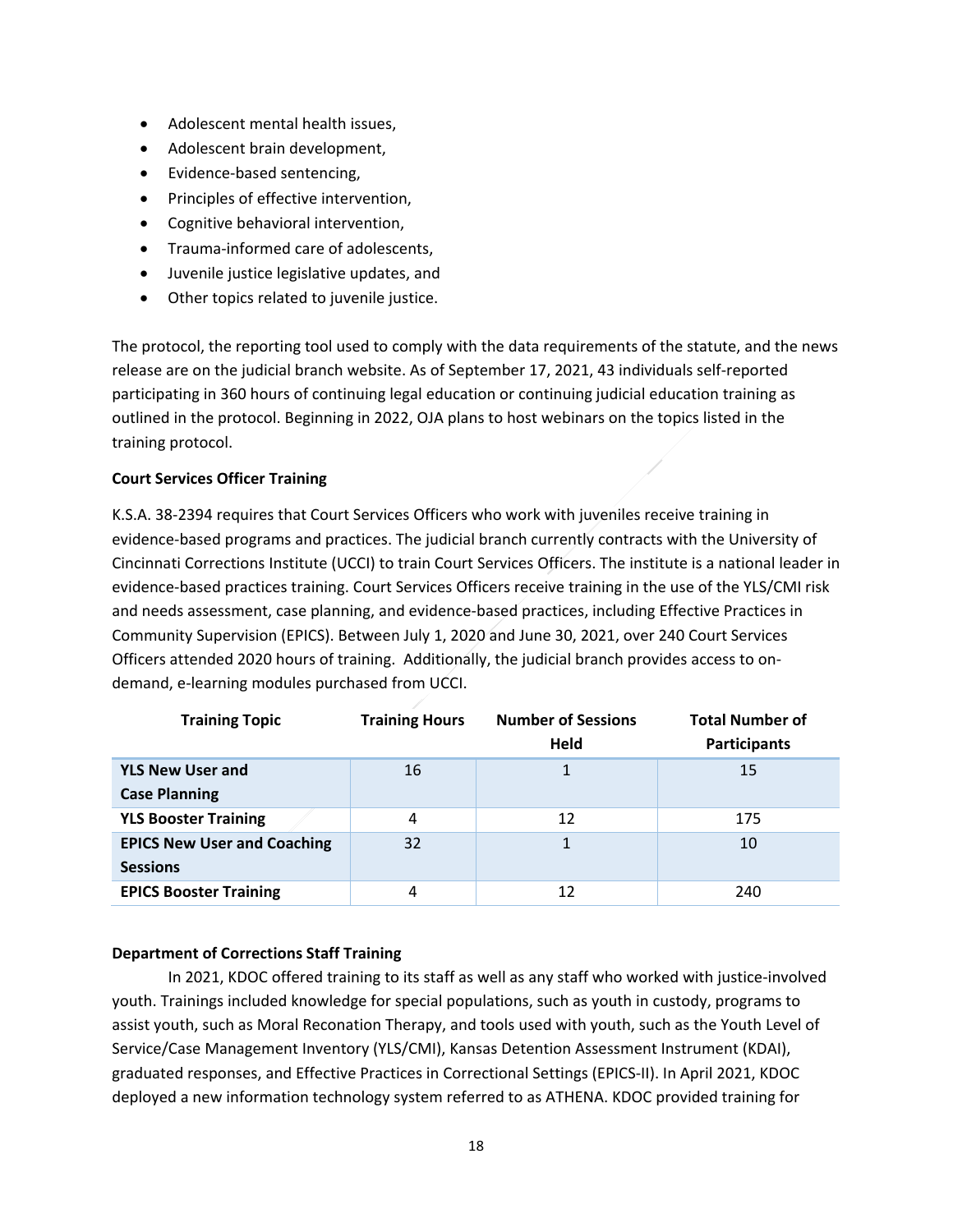KDOC staff and stakeholders around the state that would be users of ATHENA. The trainings offered are shown below in Table 3. Notably, all of these trainings, a total of 4,263 contact hours, were completed virtually due to the COVID-19 pandemic.

Table 3.

| <b>Training Topic</b>                          | <b>Number of Attendees</b> | <b>Number</b>  | <b>Total</b> |
|------------------------------------------------|----------------------------|----------------|--------------|
|                                                |                            | <b>Hours</b>   | <b>Hours</b> |
| <b>ATHENA Database Training</b>                | 383                        | 3              | 1149         |
| <b>ATHENA Database Intake Training</b>         | 304                        | 3              | 912          |
| <b>ATHENA Database Individualized Training</b> | 71                         | 1              | 71           |
| <b>Case Planning</b>                           | 12                         | 8              | 96           |
| <b>EPICS II</b>                                | 23                         | 16             | 368          |
| <b>Graduated Responses</b>                     | 26                         | 4              | 104          |
| Human Trafficking Screening Computer App       | 8                          | 1.5            | 12           |
| Juvenile Custody Special Needs for KHP         | 15                         | 4              | 60           |
| Juvenile Justice Basics                        | 53                         | 8              | 424          |
| <b>KDAI</b>                                    | 94                         | $\overline{7}$ | 658          |
| Parent Project                                 | 60                         | 40             | 2400         |
| <b>Prevention Grant Reports Training</b>       | 13                         | 1              | 13           |
| YLS/CMI 2.0 New Staff Training                 | 12                         | 16             | 192          |
| YLS/CMI 2.0 Training                           | 136                        | 1.5            | 204          |
| Total                                          |                            |                | 6663         |

#### <span id="page-19-0"></span>Cross-agency collaboration

#### <span id="page-19-1"></span>Crossover Youth Practice Model

Since August 2019, KDOC has contracted and collaborated with the Georgetown University Center for Juvenile Justice Reform (CJJR) to implement the Crossover Youth Practice Model (CYPM) in Kansas. The CYPM has been introduced in over 120 jurisdictions across more than 20 states since its inception in 2010. The CYPM operates to realign systems of care in order to improve outcomes and experiences for crossover youth, or those young people who are involved with both the juvenile justice and child welfare systems. The CYPM has been recognized as a "promising practice" by the California Evidence-Based Clearinghouse and the National Institute of Justice. This initial contract with CJJR expired on September 30, 2021; however, due to the COVID-19 pandemic, implementation of CYPM within the pilot sites was slowed and the contract was extended until December 31, 2021, with recommendations for an additional 12-month extension.

The two Statewide Coordinators hired in March 2020 by KDOC and DCF were joined by a third coordinator in March 2021, when the Office of Judicial Administration filled their Statewide Coordinator position. The three meet monthly with the team from CJJR via virtual platform to collaborate, and develop strategies to support and provide technical assistance to judicial districts implementing the Model. In the fall of 2020, Shawnee County and Montgomery County were designated as pilot sites and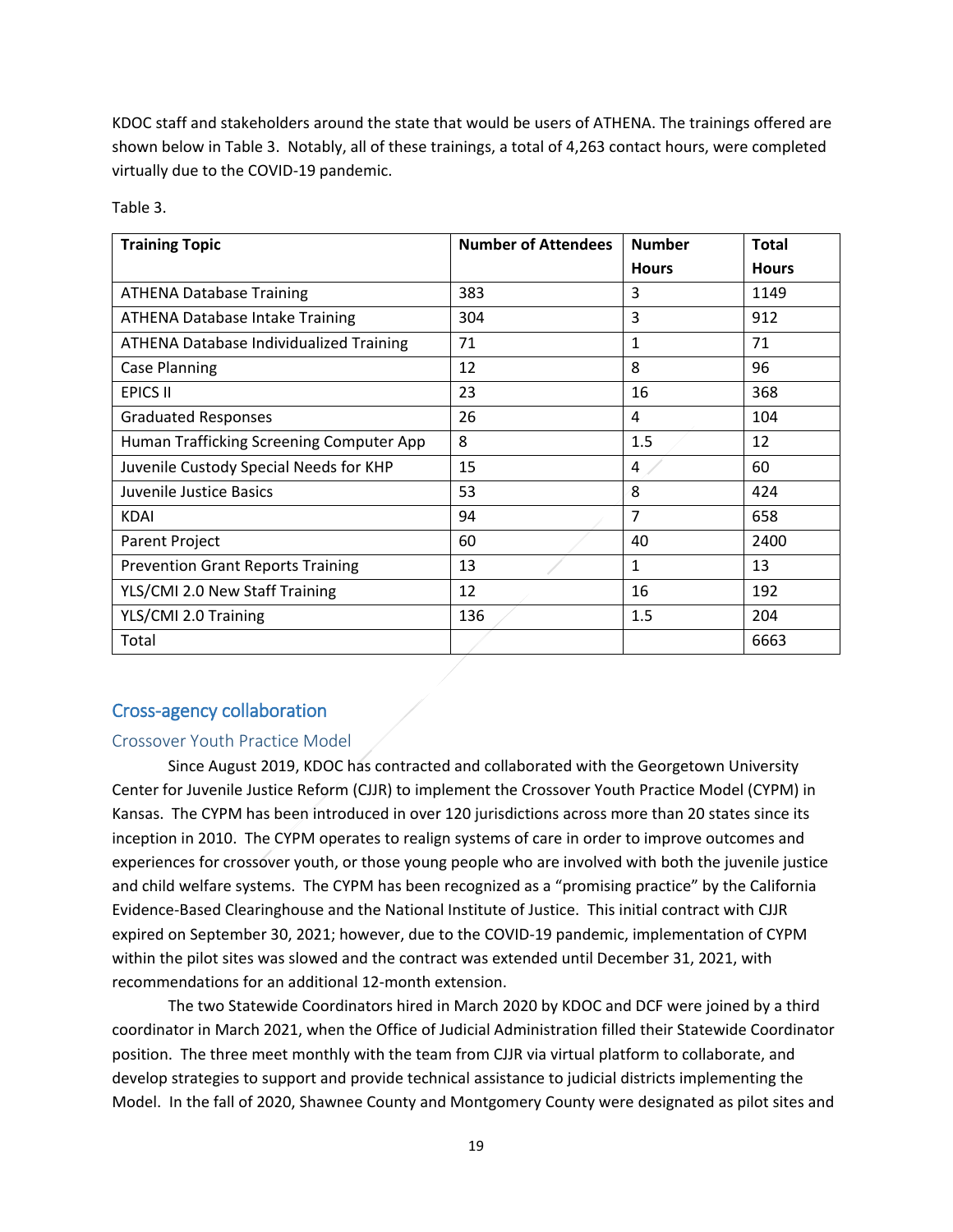began the first stages of implementation. In addition to the pilot sites, the coordinators also provide support to Sedgwick County, who implemented the CYPM in 2015.

The multi-disciplinary collective that became the Kansas State Crossover Youth Practice Model State Policy Team in 2019 continues to hold monthly public meetings under the facilitation of the Statewide Coordinators with the support of CJJR. The team's focus continues to be on intentional interagency collaboration, the facilitation of information sharing, adaptability and accountability, and the active incorporation of youth and family voices in decisions.

At its inception, the State Policy Team made it a priority to clearly define the term "crossover youth" to ensure its use is consistent across the state. The definition was updated in July of 2021 to include a population of youth previously omitted, to clarify the data points to be collected, and to specifically outline what "crossover" looks like for both the child welfare and juvenile justice systems.

Crossover Youth: a young person age 10 and older with any level of concurrent involvement with the child welfare and juvenile justice systems.

- "Involvement" in the juvenile justice system includes court-ordered community supervision and Immediate Intervention Programs (IIPs).
- "Involvement" in the child welfare system includes outof-home placement, an assigned investigation of alleged abuse or neglect with a young person named as the alleged perpetrator, and/or participation in voluntary/preventative services cases that are open for service.

Individual members of the State Policy Team form smaller subgroups which focus on specific areas of the crossover work. The Information Sharing Workgroup is tasked with developing methods to improve the facilitation and exchange of data and information between agencies. Members of this workgroup created a "fingertip" guide that outlines and summarizes the specific juvenile justice and child welfare statutes related to information

sharing. It is anticipated that the document will be disseminated during the fall of 2021.

The Prevention Workgroup's focus is on identifying common factors that contribute to crossover and developing strategies to disrupt the trajectory for various subpopulations of youth. Toward this end, the workgroup is developing a survey for parents and families of youth who have experienced crossover to obtain their perspectives on system involvement. CJJR staff will provide an analysis of the responses, and synthesize the information which will be used to improve cross-systems communication, joint case management, and the transition processes.

Following their introduction and orientation to the CYPM in September 2020, the two pilot sites, Montgomery and Shawnee Counties, began laying foundational work by establishing teams of local stakeholders. Shawnee County has established a Leadership Team and an Implementation Team. Montgomery County, being a smaller district, chose to have a single team. Both the Leadership and Implementation teams are composed of individuals representing the local DCF, KDOC, community corrections, and court services offices. The teams also consist of leaders representing the judiciary, education, mental health, and substance abuse treatment providers, youth/parents, law enforcement, attorneys, CASA, and Guardian ad Litem. The Leadership Teams are composed of leadership from those agencies and are responsible for providing guidance and support of the Model. The Implementation Teams are composed of individuals from the same organizations as the Leadership Teams; however, they are involved in the day-to-day operations and are charged with the development and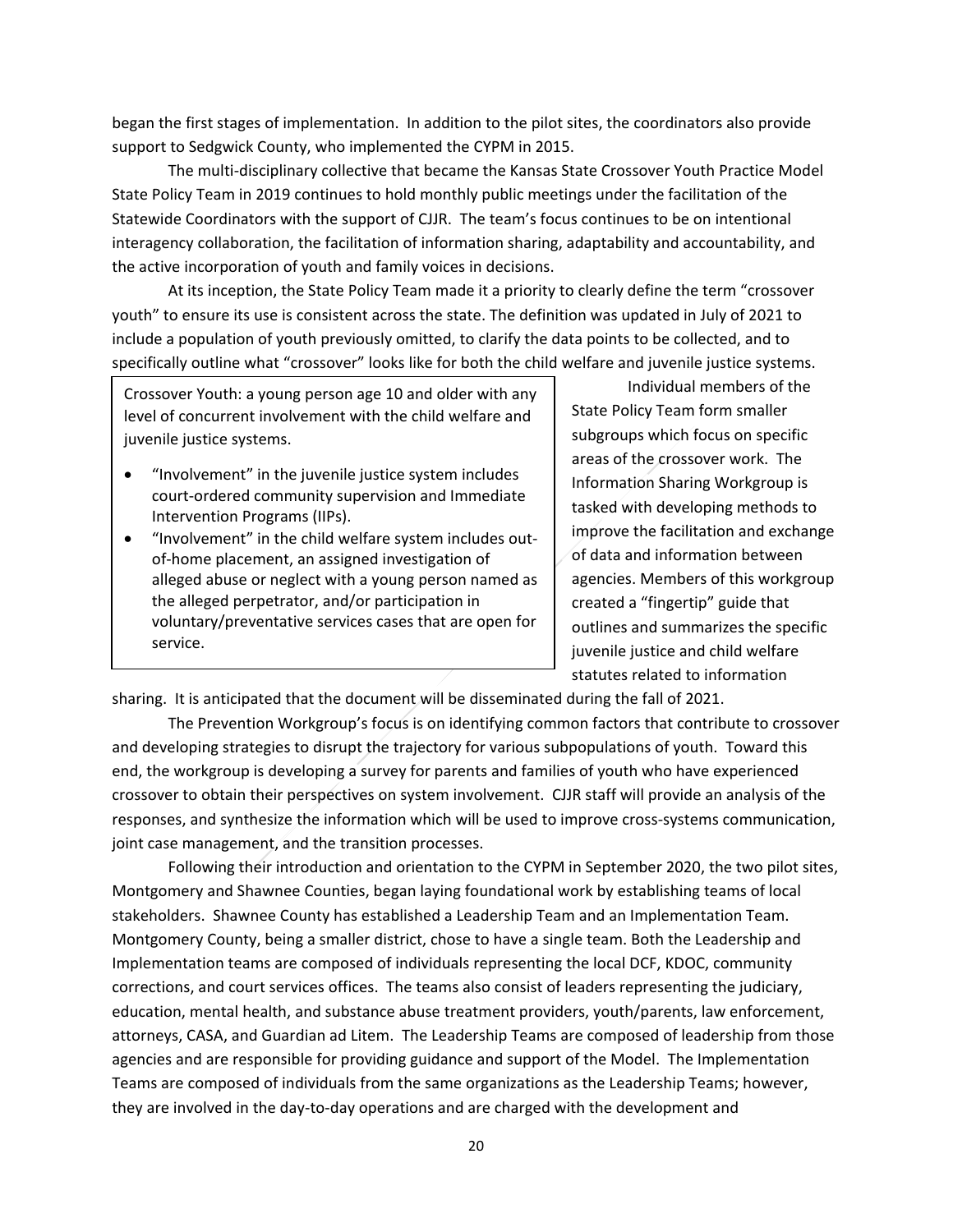implementation of the Model. The Implementation Team members participate in smaller, time-limited workgroups that focus on topics relevant to local needs.

After the establishment of the Leadership and Implementation Teams, CJJR conducted systems assessments in both counties to understand if, where, and how collaboration between the child welfare and juvenile justice agencies was occurring. This information is used to show where child welfare and juvenile justice should intersect; overlaying existing case-sharing policies as resources. From this assessment, CJJR developed individualized recommendations and work plans for the successful implementation of the Model.

Individual members of Shawnee County's Leadership and Implementation teams volunteered to also participate with one of two local workgroups. The first workgroup, the Information Sharing/Protocols Workgroup, is focusing on developing protocols that exhibit the collaboration between child welfare and juvenile justice along with systems, to implement the CYPM. This includes the process for identifying youth at the point of crossing over, informing the charging decision, developing the pre-adjudication/pre-disposition meeting structure to address immediate case level concerns, establishing a joint assessment and coordinated case planning process, and ongoing case management if dual-adjudication occurs, etc. The second workgroup is the Inventory Workgroup whose focus is on identifying existing services and resources available to crossover youth and their families. The intention is to provide case management staff with easy access to information regarding services that are available through partner agencies.

In the same vein as Shawnee County, individuals from Montgomery County's Leadership - Implementation team volunteered to participate with one of two local workgroups specific to areas of need in their county. The Prevention Workgroup's focus is to identify strategies that mitigate youth from crossing over and support the development of decision-making processes and policies that promote the prevention of crossover, particularly focusing on processes within group homes, schools, and/or law enforcement responses more broadly. Their second workgroup is Training. The focus of this workgroup is developing and implementing training to enhance knowledge of other agencies, clarify misconceptions, and promote healthy communication.

In addition to these workgroups, both sites are preparing to facilitate listening sessions with youth who have experienced crossover. The sessions will be facilitated by CJJR staff, who will analyze responses from the youth. The outcomes of the conversations will be synthesized to inform and identify meaningful actions that can be taken to address and support youth in each community.

Shawnee and Montgomery Counties Data Workgroups attended multiple joint virtual training sessions facilitated by CJJR regarding data collection. The first task for each county will be to collect baseline data, which will include census data on the general population of youth in their respective county and a one-day snapshot of youth in each system. The purpose of the baseline data is to compare the general population with youth who are in systems. The second task will be to collect Pre-CYPM data. This data will include historical youth who crossed over between Juvenile Justice (JJ) and Child Welfare (CW) before the CYPM was introduced. This will give the counties an idea of what crossover youth outcomes looked like before CYPM implementation. The third task will be collecting CYPM data. This data will include cases of youth who have crossed over between the JJ and CW systems after CYPM implementation. The counties will compare the outcomes of Pre-CYPM data to CYPM data and will be able to determine if changes due to CYPM have made an impact on crossover youth and their families.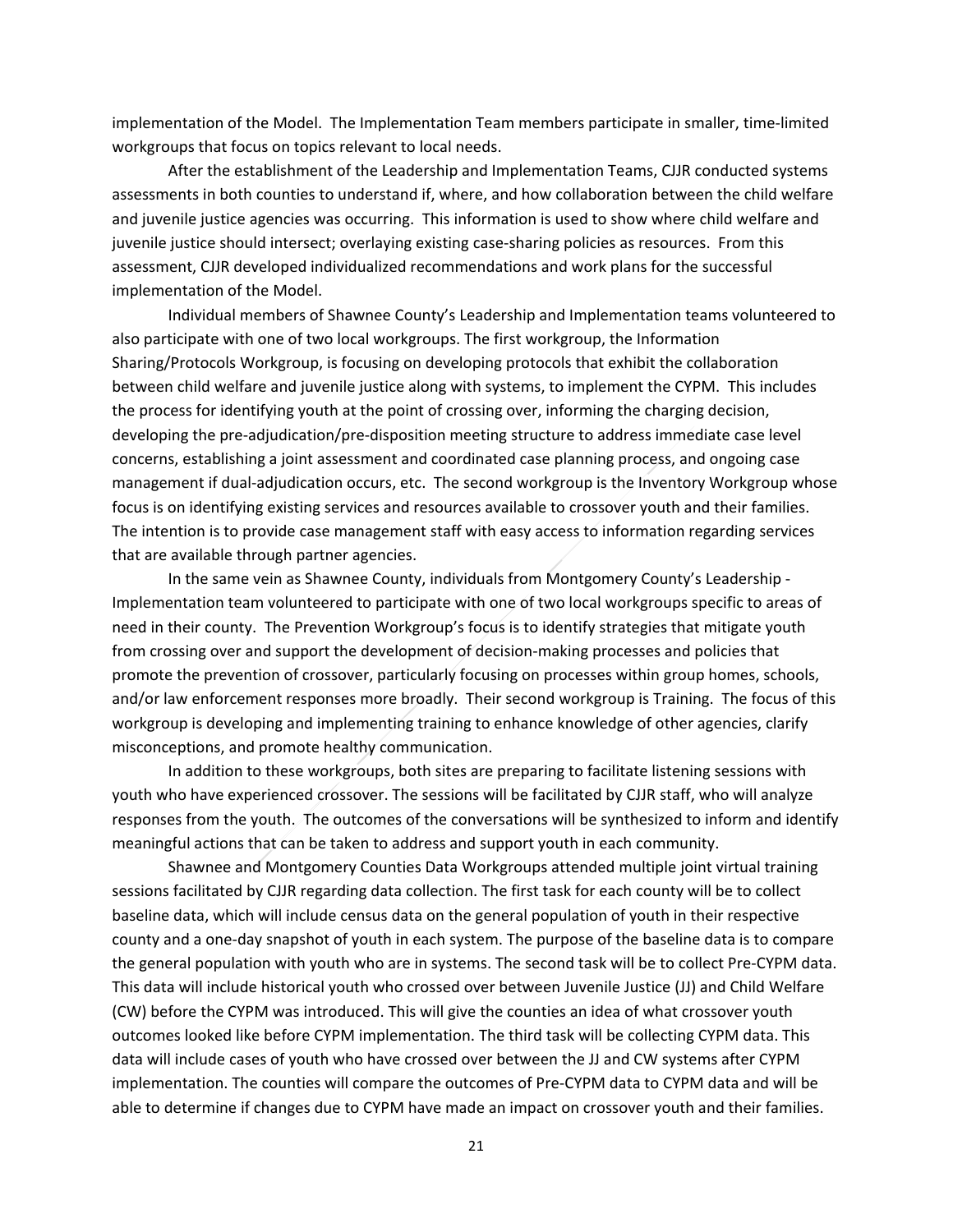Leadership and Implementation Team members are also identifying and inviting members from the broader community to form regional Guiding Coalitions that provide support to the CYPM. While this larger group of individuals (as a whole) will not be involved in the day-to-day implementation of the Model, members have a stake in improving how the community collectively satisfied the needs of crossover youth.

Finally, CJJR reengaged with Sedgwick County to provide quality assurance support. Sedgwick County adopted the CYPM in 2015 and participated in a systems assessment in October 2020 to ascertain the status of the CYPM practices that were previously instated. The information was utilized to develop practice recommendations.

As in the pilot sites, Sedgwick County's CYPM Oversight Committee has adopted the crossover definition as approved by the State Policy Team, participated in a systems assessment, and was provided with recommendations. In early summer 2021, the committee began an inventory of all assessment instruments used by system stakeholders. The goal is to better understand the information that is collected by all agencies and develop a process for sharing and streamlining its collection when possible. The county will also participate in data collection.

The process to go from working group meetings to instituting the changes recommended by that working group was expected to be an 18-month process; however, with the advent of the COVID-19 pandemic, the contract with Georgetown has been extended with recommendations for a further extension. As implementation progresses, the differences in processes and practices within and across judicial districts have posed challenges. As the Statewide Policy Team works towards statewide implementation the stakeholders are examining methods to develop and implement consistent crossdistrict processes and practices.

#### <span id="page-22-0"></span>Youth Level of Service/Case Management Inventory Assessment Tool

SB367 required the adoption and validation of a risk and needs tool by June 30, 2020. The tool used in Kansas was the Youth Level of Service/Case Management Inventory 1.0 (YLS/CMI 1.0) and is provided by Multi-Health Systems, Inc. A validation study was conducted by the Crime and Justice Institute with data collected by both KDOC and OJA. The study completed in August 2020 demonstrated that the [YLS/CMI 1.0 is a valid tool](https://www.doc.ks.gov/juvenile-services/committee/yls-cmi-validation-study/KS%20YLS%20Validation%20Final.pdf/view) for the Kansas population.

MHS transitioned from the YLS/CMI 1.0 to the YLS/CMI 2.0 version. Both OJA and KDOC began using the YLC/CMI 2.0 in fiscal year 2021. Initial implementation consisted of changes to the OJA and KDOC standardized scoring keys and frequent communications with MHS. KDOC also worked with MHS for clarify various aspects of the YLS/CMI 2.0 in order to incorporate it into the ATHENA database that was deployed in FY 2021. Both OJA and KDOC provided training to existing certified users. OJA recertified 240 current YLS/CMI 1.0 assessors in the usage of the YLS/CMI 2.0, and KDOC recertified 137 current YLS/CMI 1.0 assessors in the usage of the YLS/CMI 2.0. Both agencies provided training for new assessors for the YLS/CMI 2.0; OJA certified 15 Court Service Officers and KDOC certified 12 staff members.

The results of the previous validation of YLS/CMI 1.0 are still valid for use of the YLS/CMI 2.0 with Kansas youth. Data from use of the 2.0 version are being collected so it can be used in revalidating the 2.0 version in approximately 3 years.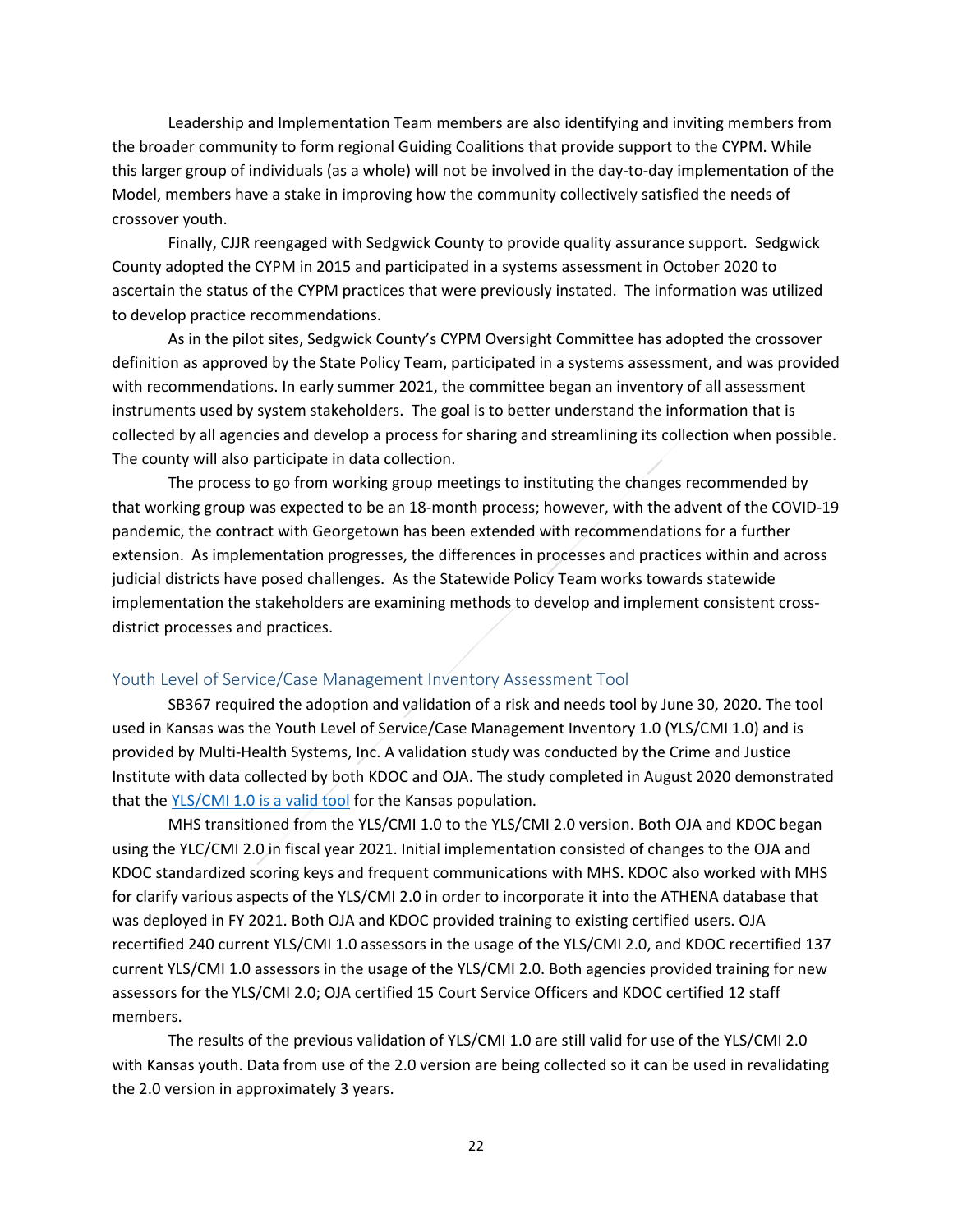#### <span id="page-23-0"></span>Juvenile defense

The 2016 reforms called for the creation of a system that encourages specialization in juvenile justice matters to improve the quality of the defense bar in Kansas to aid justice-involved youth. The Kansas Advisory Group (KAG) on Juvenile Justice and Delinquency Prevention was established to determine, advocate for, and promote the best interests of juveniles in Kansas. The work, and membership, of the KAG intersects with those of the JJOC and improvement of juvenile defense is an area of juvenile justice reform of which the KAG has taken the lead. In late May, 2021, the KAG voted to fund initiatives which would strengthen juvenile defense in Kansas. In consultation with the National Juvenile Defender Center, the KAG voted to approve a multi-faceted training and resource plan which includes the following:

**JTIP Trainer Certification:** The Juvenile Training Immersion Program (JTIP) is a highly specialized, comprehensive, 42- lesson trial advocacy training program designed to enhance the capacity of youth defense attorneys across the country. JTIP is intended to serve as the gold standard in training for youth defenders and reflects a core commitment to the unique role and critical importance of specialized defense counsel in juvenile courts across the United States. The funding would be used to provide this certification program for 18 individuals who would be able to then conduct training locally. (Currently there is only 1 JTIP certified trainer in Kansas.) Funding would be allocated for **Pre-Certification JTIP Training** (on topics pertaining to juvenile defense) in six locations in Kansas which would help identify the 18 individuals for the Trainer Certification. There are allocated funds to allow for **Post-Certification JTIP Training** for out of state JTIP certified trainers to partner with the newly-certified Kansas team members during the initial year of training.

Lastly, the funds would establish a **Juvenile Defense Training and Resource Hub** which would fund a part-time position for roughly 2 years. We envision partnering with a Kansas university to establish this hub and NJDC would help the resource center create a comprehensive training plan to address the needs of juvenile defenders in the state.

#### <span id="page-23-1"></span>Looking Forward

Since the passage of SB367, further legislative changes have been made to juvenile justice policies. The following is a timeline of legislation enacted after 2016 and the passage of SB 367 that was related to the juvenile justice reforms made in SB 367.

#### **2017**

The Legislature passed House Sub. for SB 42, which adjusted changes made by SB 367 and made further modifications to the juvenile justice system, including changes in the areas of absconding from supervision, immediate intervention programs, sentencing and placement, and the members and duties of the Juvenile Justice Oversight Committee.

In Senate Sub. for HB 2052 and Senate Sub. for HB 2002, the Legislature:

• Deleted \$6.0 million from the purchase-of-service account for youth residential centers and added \$6.0 million to the Evidence-Based Programs Account (*Note*: This account is also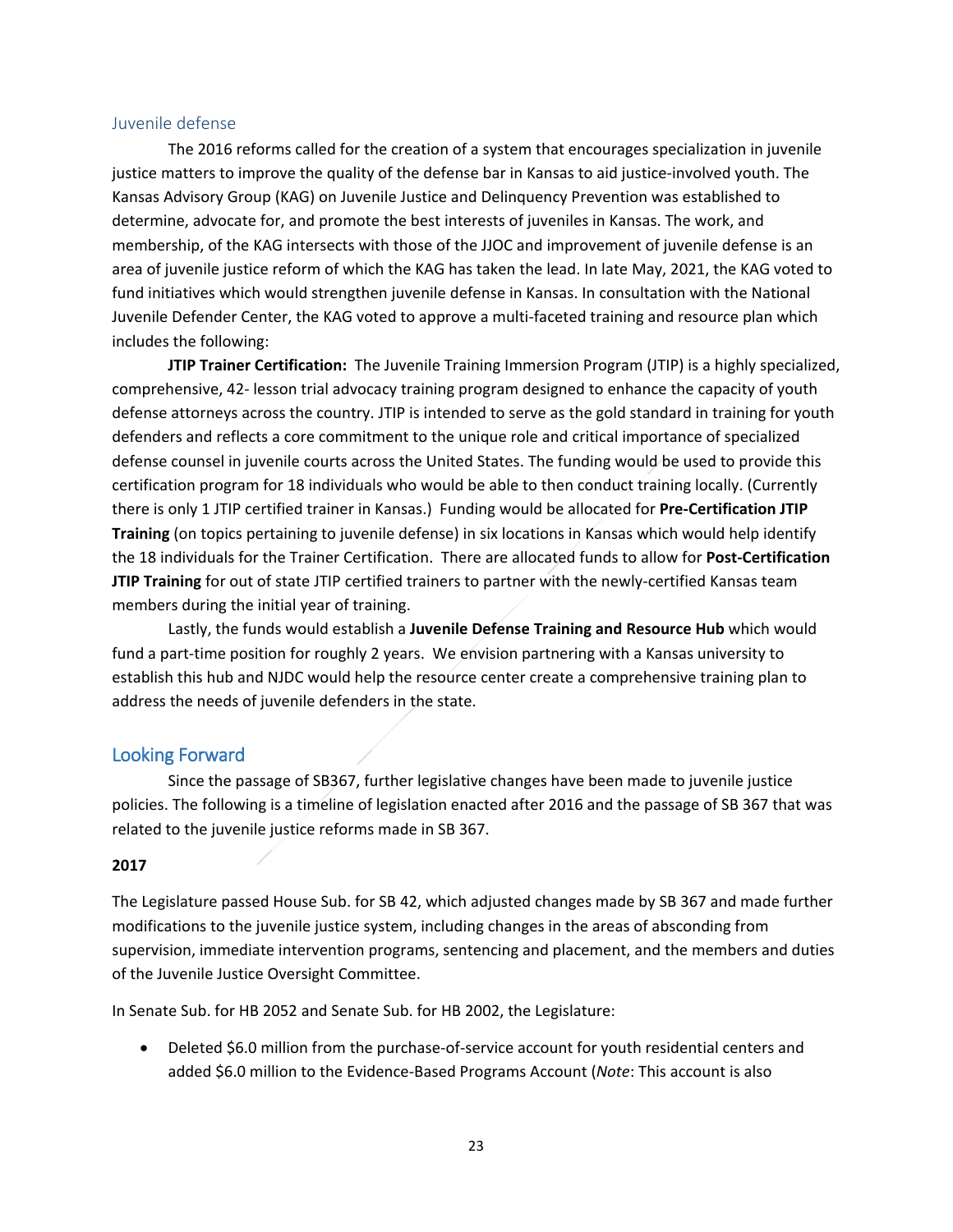sometimes referred to as the "Evidence-Based Juvenile Programs Account") in FY 2017 and FY 2018;

- Transferred \$1.2 million in the State General Fund (SGF) from the Larned Juvenile Correctional Facility (LJCF) to the Kansas Juvenile Correctional Complex (KJCC) in FY 2017 due to the LJCF closure in FY 2017;and
- Added \$6.0 million SGF to KJCC for FY 2018 and deleted \$7.0 million SGF from LJCF in FY 2018 due to the LJCF closure.

#### **2018**

The Legislature passed HB 2454, which made further adjustments to the juvenile justice system as reformed by SB 367, including changes in the areas of detention hearings, tolling of probation term and case length limits, and duties of the Juvenile Justice Oversight Committee.

The Legislature also passed House Sub. for SB 179, establishing a framework for juvenile crisis intervention centers providing short-term observation, assessment, treatment, case planning, and referral for juveniles experiencing a mental health crisis who are likely to cause harm to self or others. The bill allows the Secretary of Corrections to enter into a memorandum of agreement with other cabinet agencies to provide funding for juvenile crisis intervention services of up to \$2.0 million annually from the Evidence-Based Programs Account created by SB 367.

In House Sub. for SB 109, the Legislature added \$6.0 million to the Evidence-Based Programs Account and transferred this amount to the Kansas Department of Health and Environment (KDHE) to fund Youth Crisis Intervention Centers for FY 2019. The Legislature also added \$8.4 million SGF for salary adjustments for staff, including all adult and juvenile correctional officers, for FY 2019.

#### **2019**

In House Sub. for SB 25 (the appropriations bill), the Legislature:

- Added language in FY 2019 to require the Department for Children and Families (DCF) to establish a working group that will: 1) gather data and issue a report on the impact of SB 367 on youth with offender behaviors entering into foster care placement or in a foster care placement; 2) evaluate services being offered and identify services needed; and 3) include representatives from DCF, child welfare organizations, mental health organizations, the Judicial Branch, law enforcement, and any other organizations with information on services as determined by the Secretary for Children and Families;
- Added additional language for FY 2020 to require DCF to study the impact of SB 367 on crossover youth, who are defined as youth in foster care or at risk of being in foster care due to conduct that resulted in, or could result in, juvenile offender allegations;
- Reversed the transfer of \$6.0 million from the Evidence-Based Programs Account to KDHE for Youth Crisis Intervention Centers in FY 2019 and added this amount to the Kansas Department of Corrections (KDOC) budget in FY 2019 and FY 2020 for the same purpose; and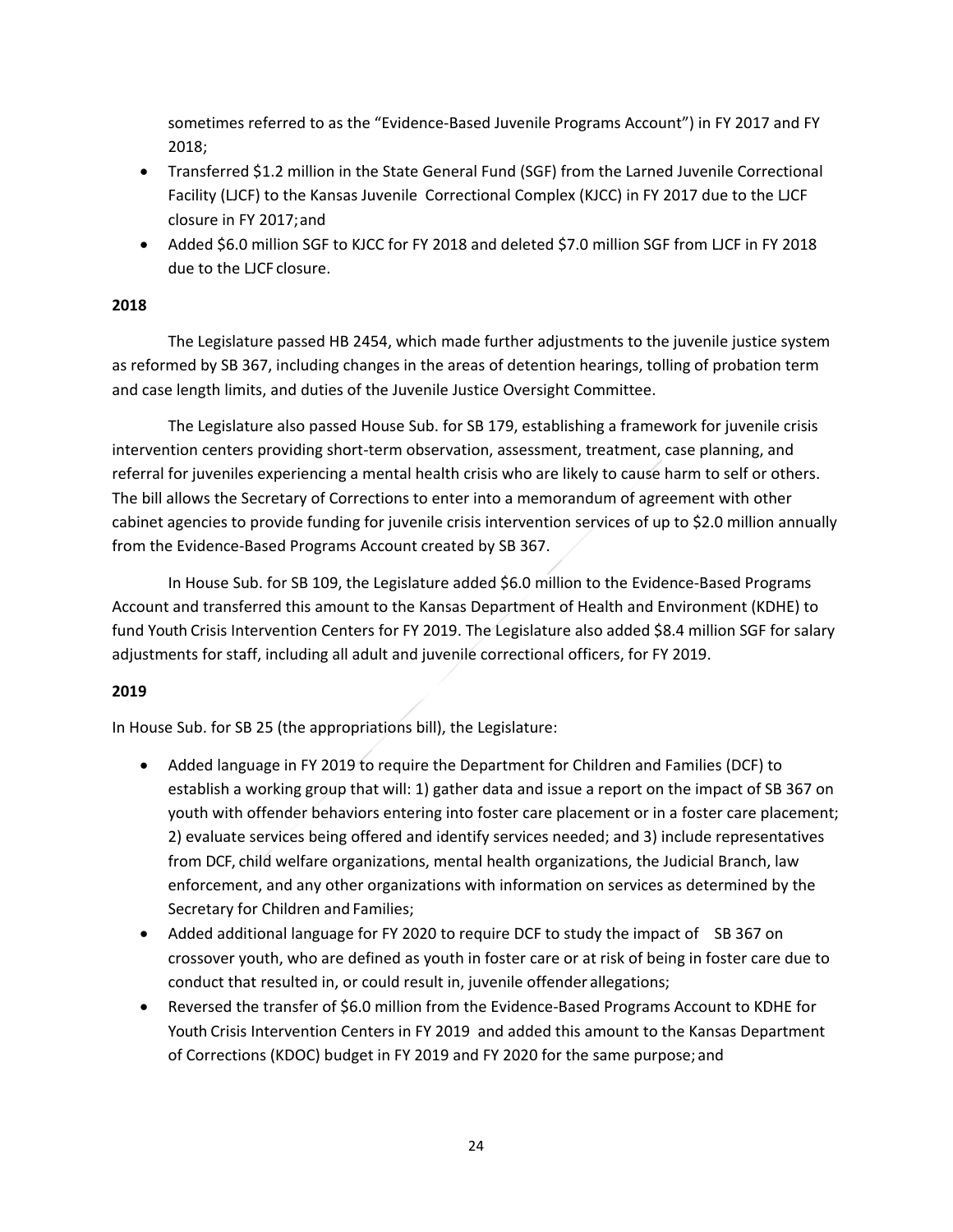• Added \$11.6 million SGF to provide a 15.9 percent salary adjustment for correctional officers, and a 5.0 percent salary adjustment for other correctional employees who work with offenders for FY2020.

#### **2020**

HR 6032 disapproved Executive Reorganization Order (ERO) No. 44, which was issued by the Governor on January 30, 2020, and would have merged the Kansas Department for Aging and Disability Services, the Juvenile Services Division of KDOC, oversight of the Kansas Juvenile Correctional Complex, and DCF.

In SB 66, the Legislature decreased expenditures from the Evidence-Based Programs Account by \$42.3 million in FY 2020 and \$3.2 million for FY 2021. However, these funds were not lapsed from the account and remained available for re-appropriation.

#### **2021**

In addition to the previously mentioned, HB2007 regarding the EBPA, in 2021 SB 159 was passed adding \$200,000, all from the State Institutions Building Fund, for FY 2022 to study the repurposing of the Kansas Juvenile Correctional Complex and establishment of three or more smaller regional juvenile facilities. The study will also address plans for the former LJCF and other underutilized facilities within the correctional system. The report on the study's findings shall be submitted to the Legislature by July 2022.

#### <span id="page-25-0"></span>Legislative Post-Audit Report

In January 2020, the Legislative Division of Post Audit (LPA) issued a report evaluating the effects and successes of SB367 to the Kansas juvenile justice system and identified remaining challenges. The report is a helpful tool for all stakeholders to improve systemic reforms for justice-involved children in Kansas. Included in the report was an evaluation of the monitoring requirements of the JJJOC as outlined in SB367. Specifically, the report examined 11 responsibilities of the JJOC and the JJOC is providing more information in response to progress on those responsibilities below in Table 4 and will continue working towards full implementation of all monitoring responsibilities in the year ahead.

#### **Table 4.**

|    | <b>Juvenile Justice Oversight Committee</b> | <b>Status</b>                                    |
|----|---------------------------------------------|--------------------------------------------------|
|    | <b>Monitoring Requirements</b>              |                                                  |
| 1. | Monitor KDOC expenditures to identify       | Implemented                                      |
|    | new state savings resulting from the bill's |                                                  |
|    | reforms.                                    |                                                  |
| 2. | Develop and monitor training efforts        | Implemented                                      |
|    | related to the bill reforms                 |                                                  |
| 3. | Define program outcomes and recidivism      | Partially implemented - In 2017, the JJOC formed |
|    | to help measure bill's success.             | a Data Subcommittee that developed a definition  |
|    |                                             | of recidivism adopted by the JJOC: Recidivism is |
|    |                                             | measured as a delinquency adjudication or adult  |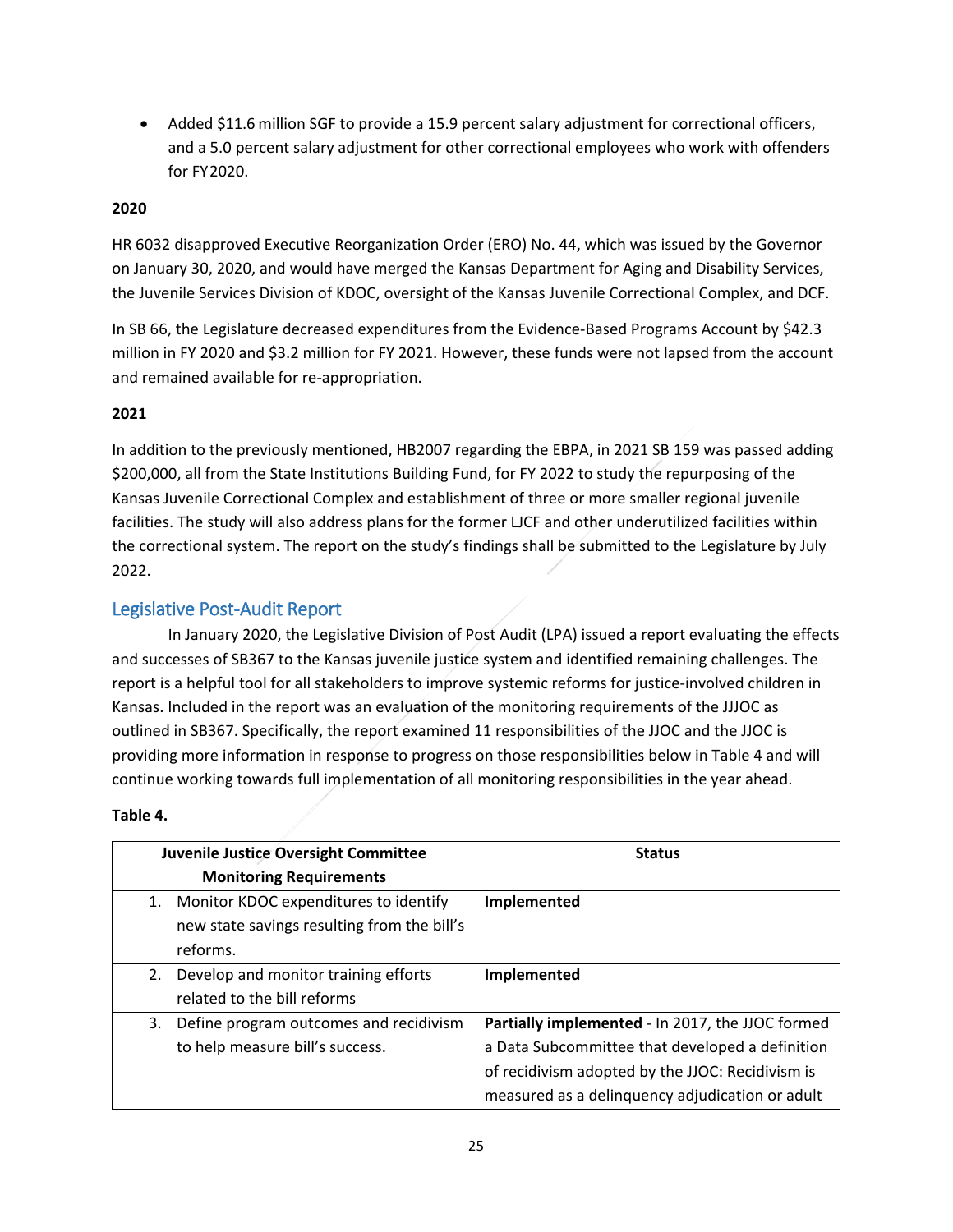|                                                | conviction in Kansas while under court           |
|------------------------------------------------|--------------------------------------------------|
|                                                | supervision or in DOC custody, or within 24      |
|                                                | months of discharge from supervision or custody. |
|                                                | Supervision includes court services probation,   |
|                                                | community corrections probation, and other       |
|                                                | community supervision.                           |
|                                                |                                                  |
|                                                | The data subcommittee in 2017 began the          |
|                                                | process of identifying other outcome and         |
|                                                | performance measures related to SB367, and       |
|                                                | encountered barriers to this process because of  |
|                                                | challenges with information systems across OJA,  |
|                                                | KDOC and DCF. The subcommittee disbanded         |
|                                                | while the respective agencies and branch worked  |
|                                                | through improving their information systems for  |
|                                                | better data collection and reporting capacity.   |
|                                                |                                                  |
|                                                | In June 2021, the data subcommittee was          |
|                                                | reestablished and has begun working towards      |
|                                                | developing and adopting a set of outcome and     |
|                                                | performance measures.                            |
|                                                |                                                  |
| Approve a plan developed by KDOC and<br>4.     | Not implemented - Representatives from OJA       |
| OJA to gather and review juvenile data to      | and KDOC serve on the JJOC data subcommittee     |
| evaluate performance measures,                 | and are working towards identifying what needs   |
| outcomes, recidivism and costs.                | to be included in a plan to report out on the    |
|                                                | necessary measures.                              |
|                                                |                                                  |
| 5.<br>Analyze data on probation extensions     | Not implemented - These data points are          |
| and how they were used.                        | included in what the JJOC Data Subcommittee is   |
|                                                | exploring.                                       |
|                                                |                                                  |
| Review detention risk-assessment data to<br>6. | Not implemented - Efforts were made in 2020 to   |
| identify any disparate treatment.              | complete a validation analysis on the Kansas     |
|                                                | Detention Assessment Instrument. A technical     |
|                                                | assistance provider was identified to complete   |
|                                                | the analysis and data-sharing MOUs were shared   |
|                                                | with OJA and KDOC, as those two entities have    |
|                                                | the data needed for the analysis. KDOC signed    |
|                                                | and returned the MOU, however OJA did not and    |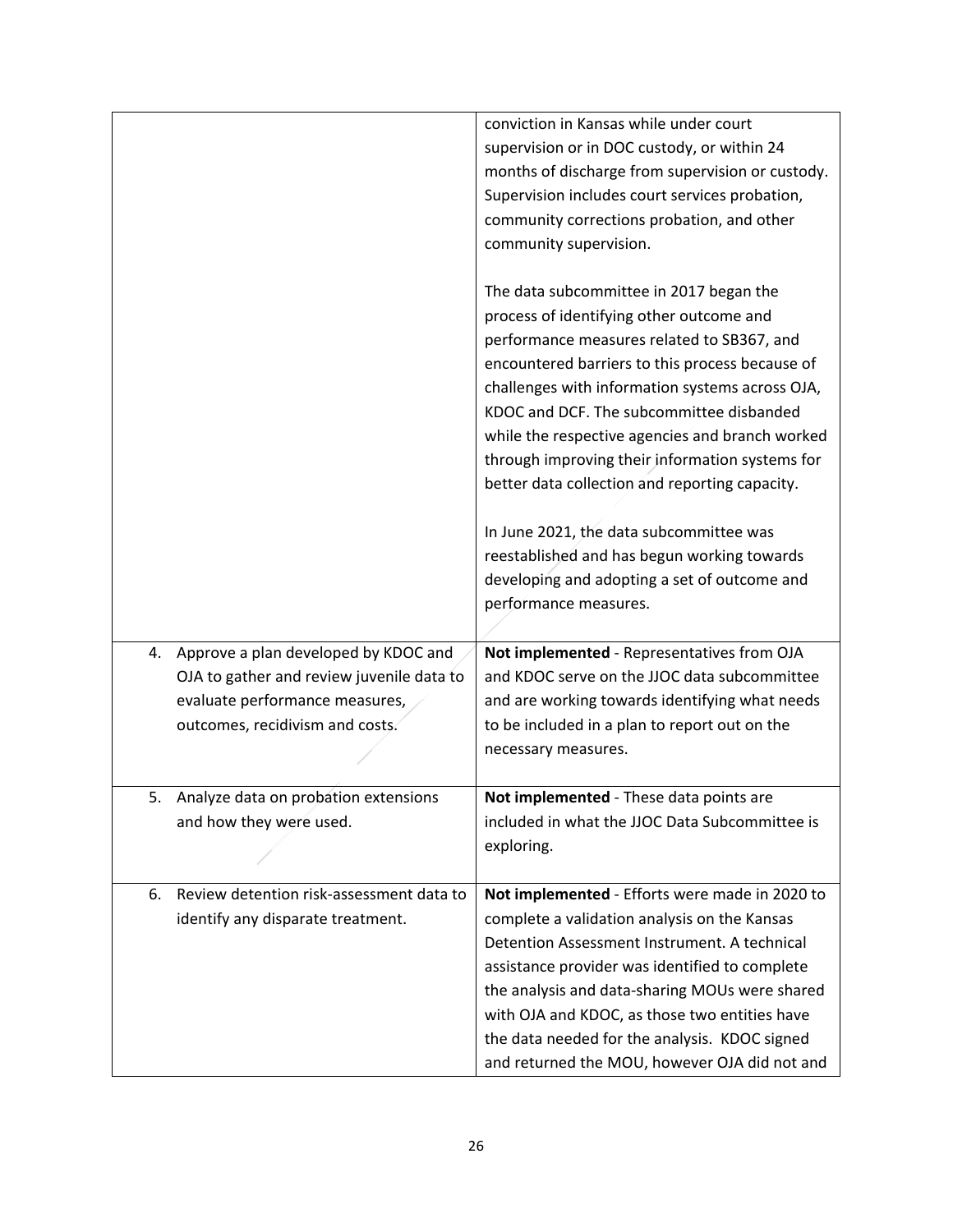|                                               | thus the needed data could not be obtained and      |
|-----------------------------------------------|-----------------------------------------------------|
|                                               | the analysis was not completed.                     |
| Analyze gaps in the juvenile justice<br>7.    | Partially implemented - The JJOC Reinvestment       |
| system.                                       | Subcommittee initially established in 2017          |
|                                               | worked to identify gaps in programs and services    |
|                                               | in the community for justice-involved youth. The    |
|                                               | subcommittee has since been re-established and      |
|                                               | will continue identifying these gaps. Additionally, |
|                                               | as the Data Subcommittee's work continues,          |
|                                               | other gaps may be identified through reviewing      |
|                                               | more robust data on juvenile justice in the state.  |
| Study and address disparities of mental<br>8. | Not implemented - the JJOC will focus on this in    |
| health treatment among juvenile               | 2022.                                               |
| offenders.                                    |                                                     |
| 9.<br>Monitor fidelity of implementation      | Not implemented the JJOC will focus on this         |
| efforts.                                      | requirement in 2022 and will be better informed     |
|                                               | by the Data Subcommittee and more robust            |
|                                               | juvenile justice data.                              |
| 10. Make recommendations for continued        | Not implemented - the JJOC will focus on this in    |
| improvement on areas such as                  | 2022.                                               |
| confidentiality, confinement, and juvenile    |                                                     |
| due process.                                  |                                                     |
| 11. Make recommendations when consensus       | Not implemented - the JJOC will focus on this in    |
| between KDOC and OJA does not exist on        | 2022.                                               |
| implementation reform.                        |                                                     |

## <span id="page-27-0"></span>JJOC Reimagined

In its fifth year as a committee, the JJOC saw 2021 as an opportunity to rethink its structure, vision and mission. To this end, the JJOC established a small subcommittee to propose recommendations for a revised structure, including to the meeting scheduled and establishment of subcommittees, and developing and adopting a mission and vision statement to guide the JJOC's work moving forward. The subcommittee met three times in April, May and June 2021 and at the June 2021 JJOC meeting presented its recommendations which were adopted as follows effective immediately:

- Reduce frequency of full JJOC meetings to a quarterly schedule
- Establish subcommittees, with all JJOC members serving on at least one, to focus on action items in three areas with the following responsibilities to be shared back with the full JJOC:
	- o **Data** define performance measures; prepare for updated/new data for inclusion in annual report; and facilitate quarterly data presentations to JJOC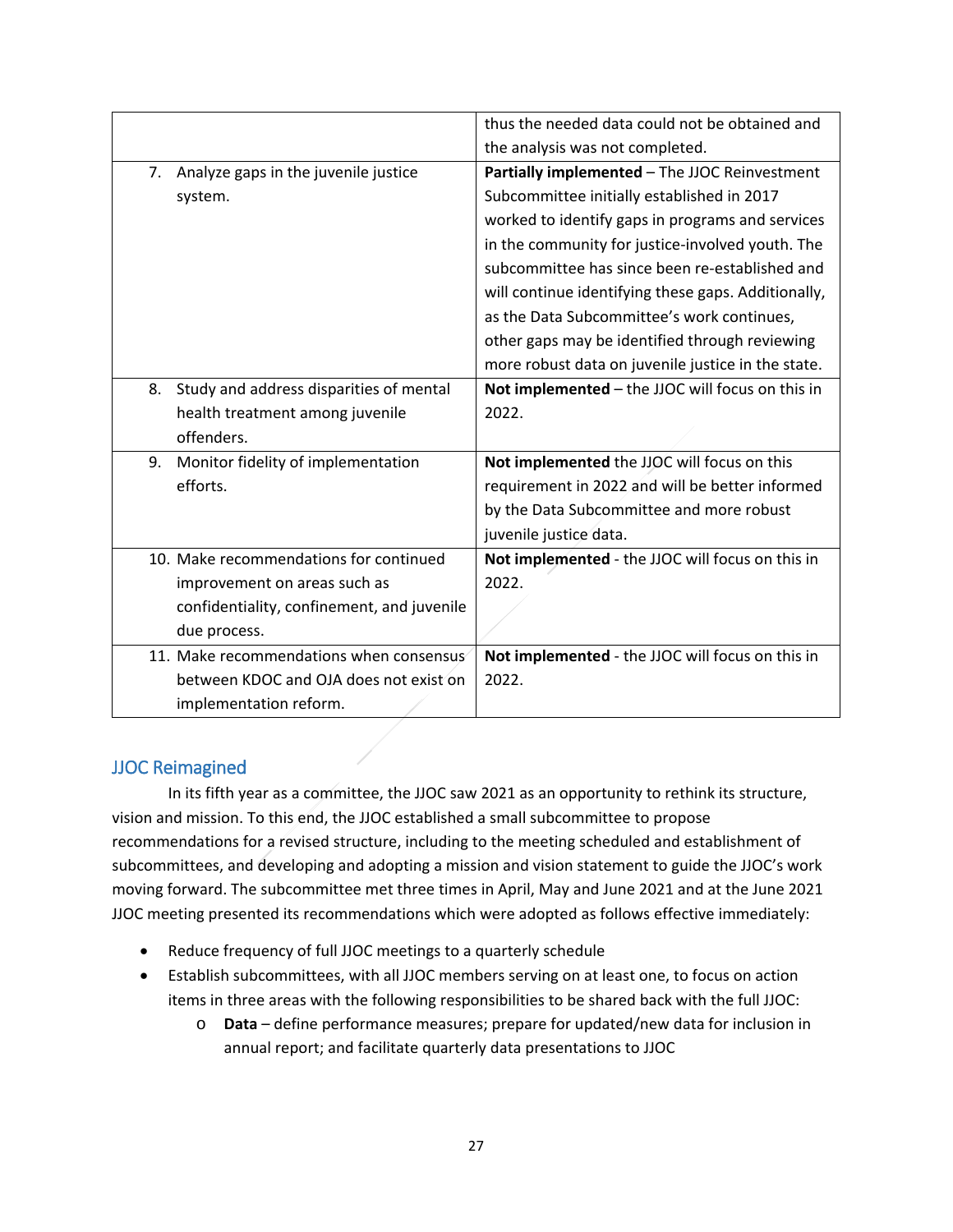- o **Communications** manage the completion of annual report and its dissemination; legislative communications including identifying opportunities to go before committees both during regular session and interim session
- o **Reinvestment** Ensure access to funding is clear to JJOC members, other system stakeholders, and the public; identify grant recipients to record testimonials about their program/successes/outcomes/individual stories of youth participants; strengthen communication of details on how evidence-based fund dollars has been spent; facilitate discussions about potential new spending areas, including in light of recent budget cuts
- Adopt a mission and vision statement to guide JJOC in fulfilling its responsibilities
	- o **Vision Statement:** Improve the lives and well-being of all youth in Kansas.
	- o **Mission Statement:** The Kansas Juvenile Justice Oversight Committee (JJOC) is a statutorily defined, multidisciplinary team of stakeholders of youth-serving systems. The JJOC is responsible for regularly reviewing information and data on progress and outcomes across all parts of those systems. The JJOC provides policy and funding recommendations and influences stakeholders across agencies and branches of government, on sound, data-driven, evidence-based implementation and sustainability of juvenile justice reforms.

The JJOC and its subcommittees will also be working collaboratively to ensure efforts are coordinated and streamlined. In particular, the Reinvestment Subcommittee and the Communications Subcommittee will be collaborating to work on bolstering and more broadly disseminating information about EBPA and how those funds are accessed and being spent. All the subcommittees and the JJOC will continue its work in the year ahead to get closer to the JJOC's vision of improving the lives and well-being of all youth in Kansas.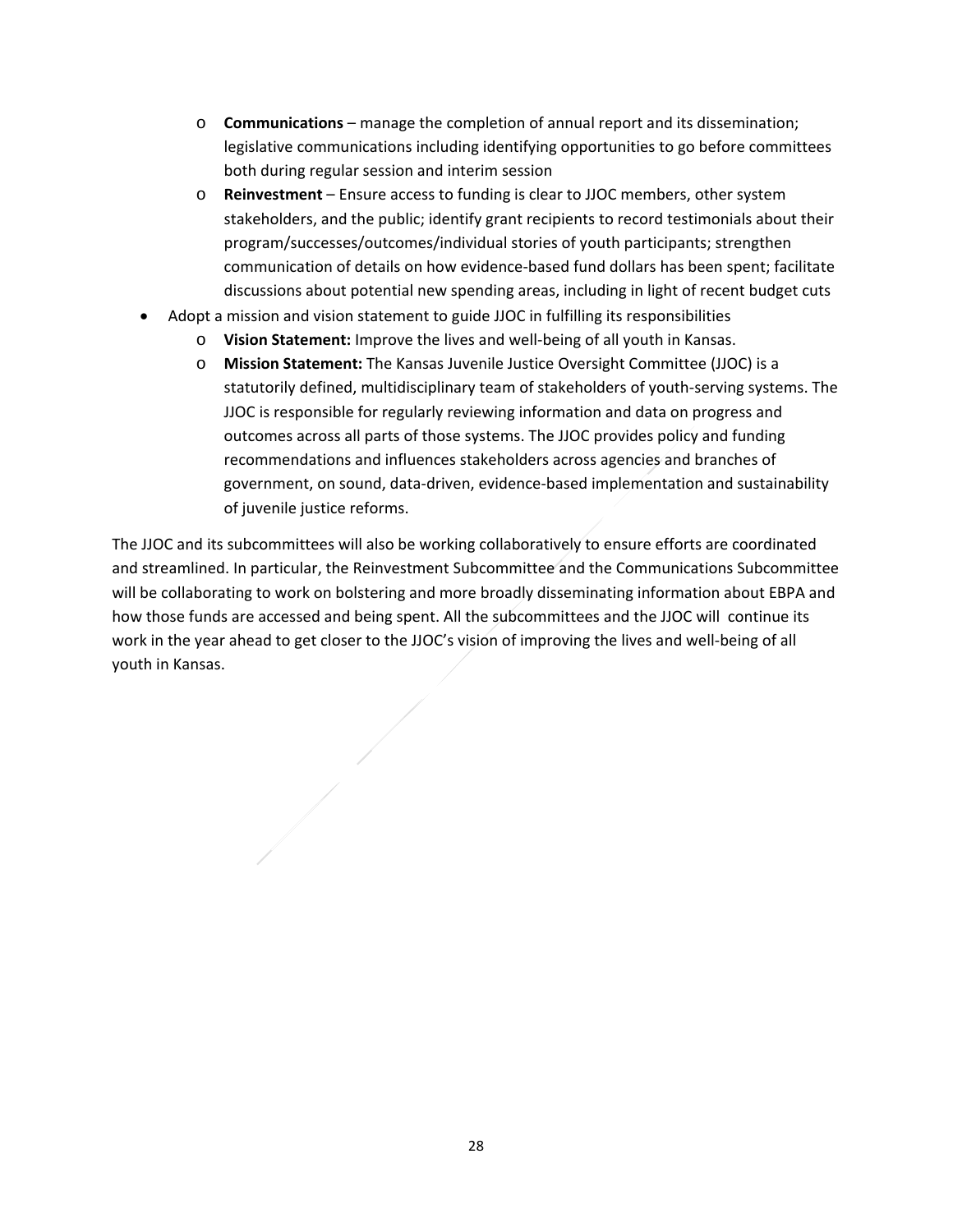# <span id="page-29-0"></span>Appendix A.

## **Juvenile Corrections Advisory Boards (JCAB) Grants FY2021**

| <b>JUDICIAL</b>  | <b>PROGRAM</b>                       | <b>Awarded Amount</b>           |                 |
|------------------|--------------------------------------|---------------------------------|-----------------|
| <b>DISTRICT:</b> |                                      |                                 |                 |
| 1st              | <b>Day Reporting Center</b>          | \$                              | 145,586.90      |
| 2nd              |                                      |                                 | <b>DECLINED</b> |
| 3rd              | <b>OASIS</b>                         | \$                              | 181,726.00      |
|                  | <b>Boys and Girls Club of Topeka</b> | \$                              | 75,918.00       |
|                  | <b>IBSA</b>                          | \$                              | 42,470.00       |
| 4th              | MH/SUD                               | $\overline{\boldsymbol{\zeta}}$ | 80,000.00       |
| 5th              |                                      |                                 | <b>DECLINED</b> |
| 6th              |                                      |                                 | <b>DECLINED</b> |
| 7th              |                                      |                                 | <b>DECLINED</b> |
| 8th              |                                      |                                 | <b>DECLINED</b> |
| 9th              |                                      |                                 | <b>DECLINED</b> |
| 10th             | <b>IIP (Court Services)</b>          | \$                              | 45,744.00       |
|                  | <b>Problem Solving Drug Court</b>    | \$                              | 65,000.00       |
|                  | <b>Fidelity Specialist</b>           | \$                              | 83,970.46       |
|                  | <b>System Assessment</b>             | \$                              | 115,355.71      |
|                  | <b>YAP Family Coordinator</b>        | \$                              | 90,703.00       |
| 11th             | <b>Program Advocate</b>              | $\overline{\boldsymbol{\zeta}}$ | 82,827.23       |
| <b>Crawford</b>  |                                      |                                 |                 |
| 11thLB-CK        | <b>CMHC Contract -Spring River</b>   | \$                              | 64,412.04       |
|                  | <b>Mental Health &amp; Wellness</b>  |                                 |                 |
| 12th             | <b>JAG-K</b>                         | \$                              | 59,000.00       |
| 13th             | <b>Empowered, Engaged, and</b>       | \$                              | 142,000.00      |
|                  | <b>Peaceful Families</b>             |                                 |                 |
| 14th             | <b>Program Specialist</b>            | \$                              | 76,057.52       |
|                  | <b>Four County Mental Health</b>     | \$                              | 47,857.00       |
| 16th             |                                      |                                 | <b>DECLINED</b> |
| 15/17/23rd       | <b>Trauma Informed Resilient</b>     | \$                              | 177,598.77      |
| <b>NWKS</b>      | <b>Communities</b>                   |                                 |                 |
| 18th             | <b>Administrative Services</b>       | \$                              | 38,376.82       |
|                  | <b>Sedgwick County CYPM</b>          | \$                              | 74,956.70       |
|                  | <b>Community Collaboration</b>       | \$                              | 225,202.79      |
|                  | Coordination                         |                                 |                 |
|                  | <b>Contracted BH Services</b>        | \$                              | 143,937.00      |
|                  | <b>ERC Program Enhancements</b>      | \$                              | 94,000.00       |
|                  | <b>Positive Intervention and</b>     | \$                              | 13,394.00       |
|                  | <b>Supports</b>                      |                                 |                 |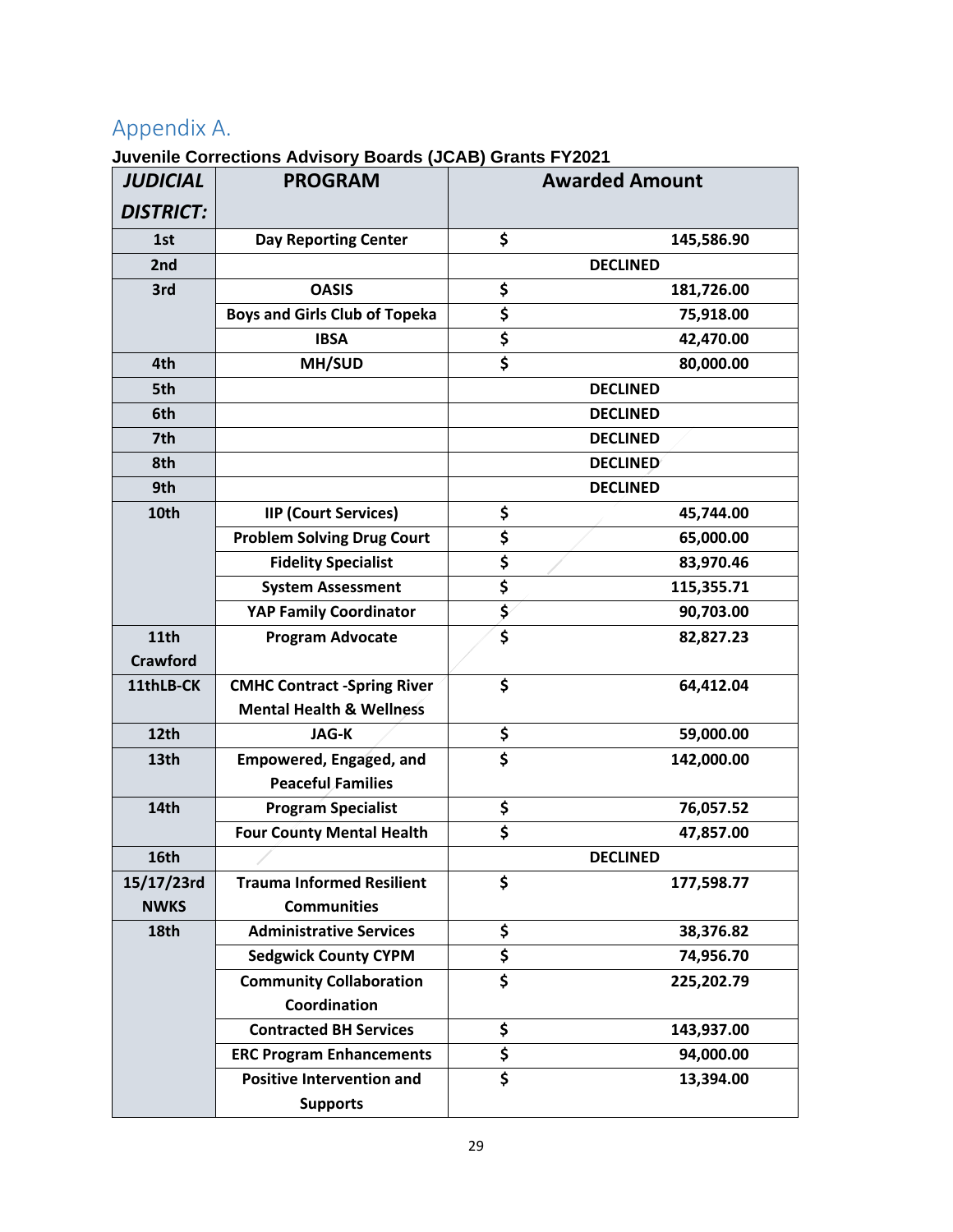|                  | <b>Life Skills and Girls Circle</b>   | \$                              | 66,527.00       |
|------------------|---------------------------------------|---------------------------------|-----------------|
|                  | <b>Residential Child and Youth</b>    | $\overline{\boldsymbol{\zeta}}$ | 4,275.00        |
|                  | <b>Care Professional</b>              |                                 |                 |
|                  | <b>Development Assets &amp;</b>       | \$                              | 7,400.00        |
|                  | <b>Relationship Framework</b>         |                                 |                 |
|                  | <b>Training</b>                       |                                 |                 |
|                  | <b>Coordination of Services- JIAC</b> | \$                              | 99,467.00       |
| 19th             | <b>Adolescent Co-occurring</b>        | \$                              | 67,140.00       |
|                  | <b>Treatment Program</b>              |                                 |                 |
|                  | <b>Home-based Services</b>            | \$                              | 33,122.54       |
|                  | Program                               |                                 |                 |
| 20th             |                                       |                                 | <b>DECLINED</b> |
| 21st             | <b>Parent Project</b>                 | \$                              | 32,083.32       |
| 22nd             |                                       | <b>DECLINED</b>                 |                 |
| 24th             |                                       | <b>DECLINED</b>                 |                 |
| 25th             | <b>Big Brothers Big Sisters</b>       | \$                              | 54,000.00       |
|                  | <b>LiveWell- MH First Aid</b>         | \$                              | 60,000.00       |
| 26 <sub>th</sub> |                                       |                                 | <b>DECLINED</b> |
| 27 <sub>th</sub> |                                       | <b>DECLINED</b>                 |                 |
| 28th             | <b>Grief Counseling</b>               | \$                              | 154,500.54      |
|                  | <b>CAPS Family Mentoring</b>          | $\overline{\boldsymbol{s}}$     | 35,092.00       |
|                  | Program                               |                                 |                 |
| 29th             | <b>Girls Circle (Court Services)</b>  | \$                              | 6,600.00        |
|                  | <b>Parent Project (Court</b>          | $\overline{\boldsymbol{\zeta}}$ | 2,500.00        |
|                  | Services)                             |                                 |                 |
|                  | Warriors4Wyandotte                    | \$                              | 460,278.20      |
| 30th             | <b>Sumner County MH</b>               | \$                              | 47,497.27       |
| Total            |                                       | \$                              | 3,296,576.81    |

# **Reinvestment and Collaboration Grants FY2021-FY2023**

| <b>JUDICIAL DISTRICT:</b> | <b>PROGRAM</b>                   | <b>Awarded Amount</b> |            |
|---------------------------|----------------------------------|-----------------------|------------|
| 1st                       | <b>Project Change</b>            | c                     | 100,983.68 |
| 2nd                       | <b>Family Engagement Program</b> | \$                    | 77,430.00  |
| 3rd                       | S.A.V.E                          | Ş                     | 121,835.89 |
|                           | <b>One Heart Project</b>         |                       | 118,275.30 |
| 4th                       |                                  | <b>DECLINED</b>       |            |
| 5th                       | <b>Spartan Explorers</b>         |                       | 19,647.00  |
| 6th                       | <b>Wrap Around Services</b>      |                       | 90,152.00  |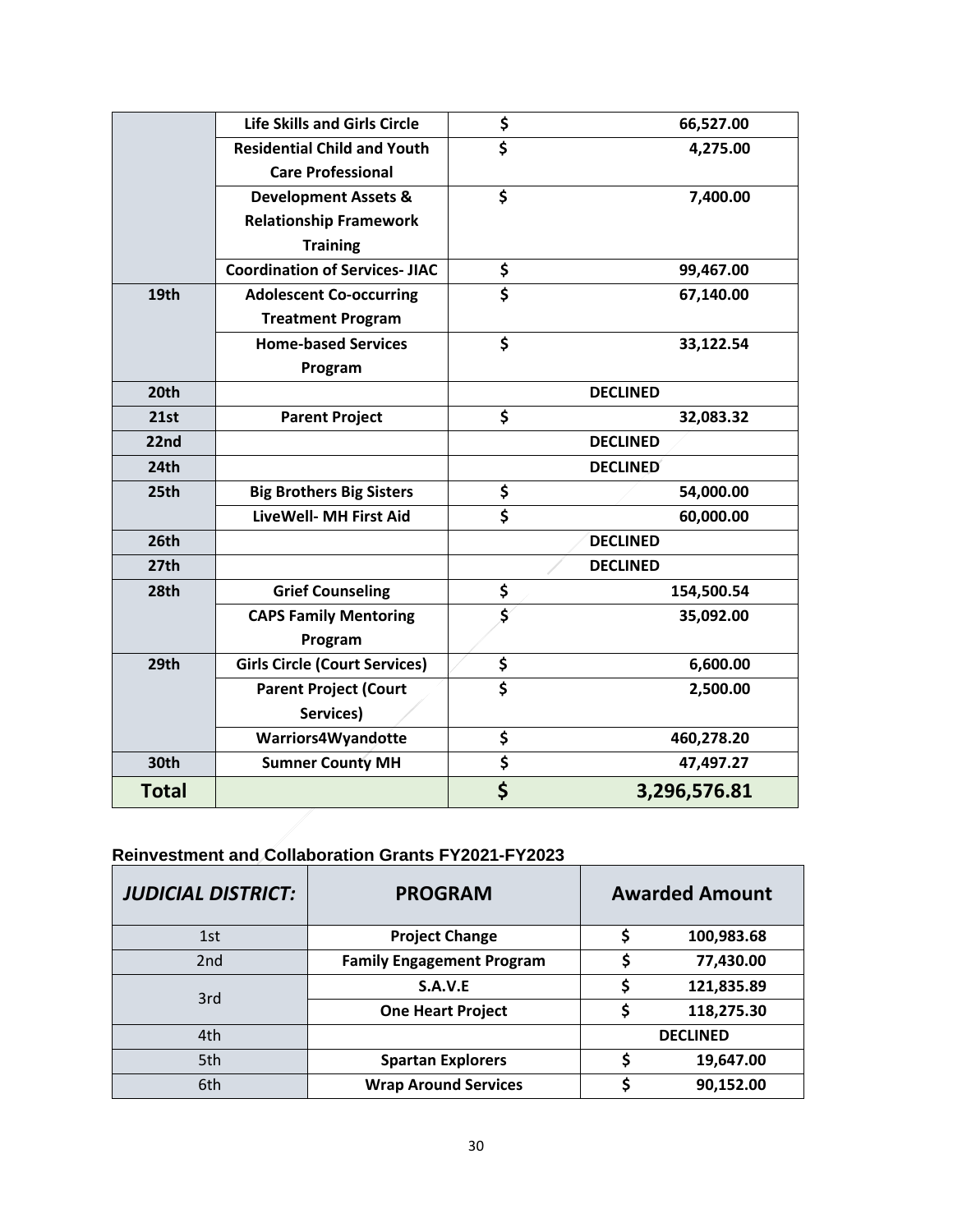| 7th             | <b>Boys &amp; Girls Club/Strengthening</b> |                 |                        |
|-----------------|--------------------------------------------|-----------------|------------------------|
|                 | <b>Families Program/Youth</b>              | \$              | 98,348.00              |
|                 | <b>Crossroads/Therapeutic Support</b>      |                 |                        |
| 8th             | <b>IIP/Cognitive Programming/Parent</b>    |                 |                        |
|                 | project                                    | \$              | 125,640.60             |
|                 | The Offender/Victim Ministries             |                 |                        |
| 9th             | (OVM) Community Justice program            | \$              | 60,061.30              |
|                 | <b>Education Legal Services/Education</b>  |                 |                        |
|                 | <b>Advocacy Program/Mental health</b>      |                 |                        |
| 10th            | <b>Assessment Assistance/Substance</b>     | \$              | 320,618.72             |
|                 | <b>Abuse Evaluation &amp; Treatment</b>    |                 |                        |
|                 | <b>Assistance</b>                          |                 |                        |
| 11th Crawford   | <b>Wrap Around Services</b>                | \$              | 66,262.00              |
| 11th LB/CK      |                                            |                 | <b>DECLINED</b>        |
|                 | <b>Interactive Journaling/Seeking</b>      |                 | 47,201.00              |
| 12th            | <b>Safety</b>                              | \$              |                        |
| 13th            |                                            | <b>DECLINED</b> |                        |
|                 | Day Report Program/Adolescent              |                 |                        |
| 14th            | <b>Co-Occurring Treatment Program</b>      | \$              | 112,317.00             |
|                 | (ACTP)                                     |                 |                        |
|                 | <b>Forward Thinking, Interactive</b>       |                 |                        |
| 15/17/23rd NWKS | Journaling, Family Engagement              | \$              | 142,079.00             |
|                 | (Parent Project)                           |                 |                        |
|                 | <b>Fidelity and Quality</b>                |                 |                        |
| 16th            | <b>Assurance/Financial Assistance</b>      | \$              | 107,692.00             |
| 18th            | <b>Evening Reporting Center (ERC)</b>      | \$              | 614,028.00             |
|                 | <b>Family Engagement</b>                   |                 |                        |
| 19th            | <b>Program/Parent Project</b>              | \$              | 80,210.00              |
| 20th            | Parent Project, Family Engagement          | \$              | 128,313.00             |
| 21st            | <b>IIP Youth Court program</b>             | \$              | 67,230.00              |
|                 | <b>Wrap Around Case Management</b>         |                 |                        |
| 22nd            | <b>Services</b>                            | \$              | 70,514.00<br>39,719.00 |
|                 | <b>IIP/Forward Thinking</b>                | \$              |                        |
| 24th            |                                            |                 |                        |
| 25th            |                                            |                 | <b>DECLINED</b>        |
| 26th            | <b>Day Treatment/Peaceful</b>              | \$              | 106,462.00             |
|                 | <b>Alternatives/Why Try</b>                |                 |                        |
| 27th            | <b>SACK (Substance Abuse)</b>              | \$              | 80,000.00              |
| 28th            | <b>Family Mentoring Program</b>            | \$              | 157,253.00             |
| 29th            | <b>Quality Assurance</b>                   |                 |                        |
|                 | <b>Coordinator/Youth Empowerment</b>       | \$              | 375,503.00             |
|                 | <b>Center/Strengthening Families</b>       |                 |                        |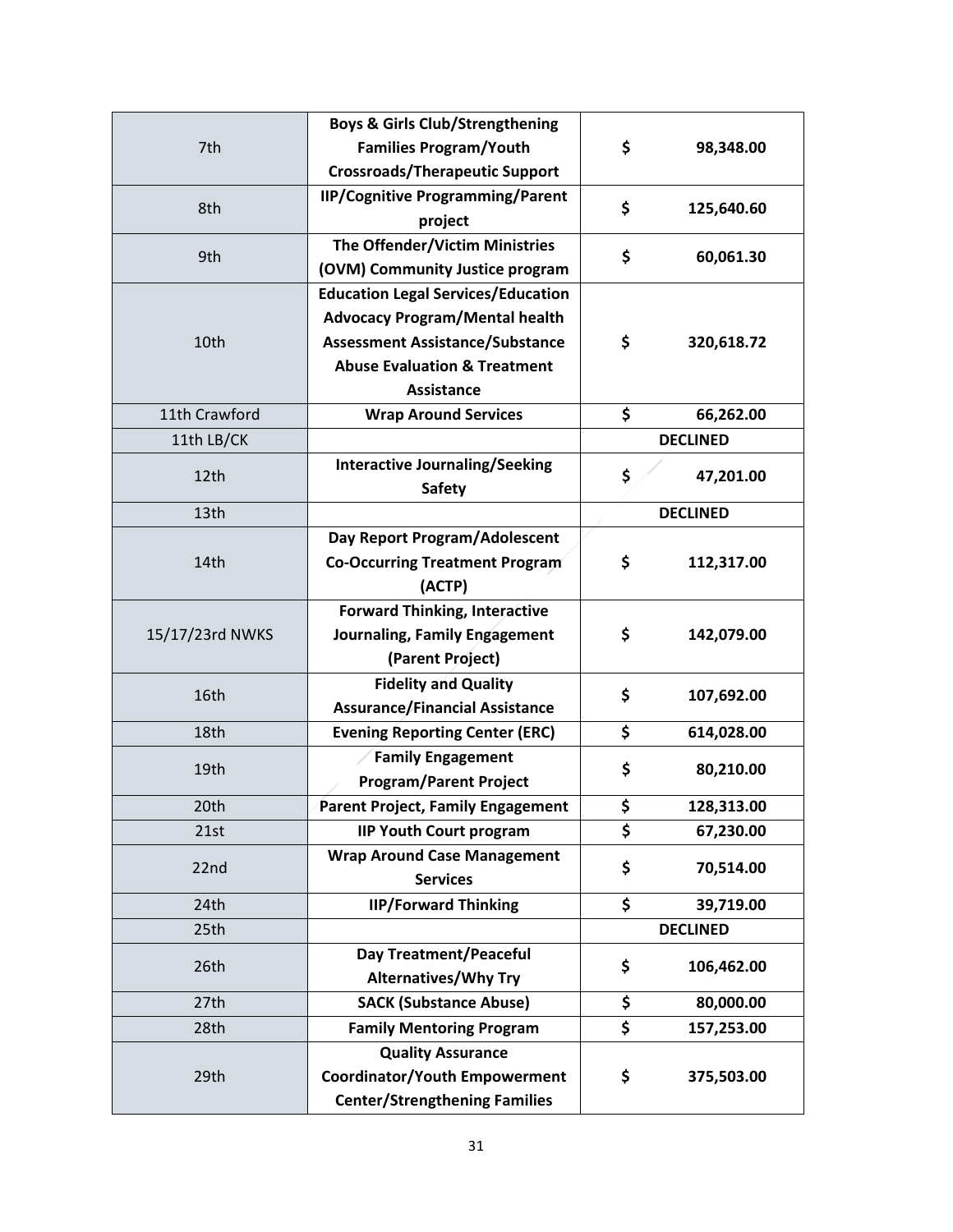| 30th                    |                                               | <b>DECLINED</b> |              |
|-------------------------|-----------------------------------------------|-----------------|--------------|
| 31st                    |                                               | <b>DECLINED</b> |              |
|                         | <b>TOTAL REINVESTMENT GRANTS</b>              | \$              | 3,327,775.49 |
| 7th and 10th            | <b>Vocational Scholarships</b>                | \$              | 82,632.00    |
| 9th/13th/18th/19th/30th | <b>Cognitive Behavioral Programming</b>       | \$              | 250,000.00   |
| 11CR and 6th            | <b>RESTORATION (The Circle of</b><br>Courage) | \$              | 114,803.30   |
|                         | <b>TOTAL COLLABORATION GRANTS</b>             | Ś               | 447,435.30   |
| <b>Total</b>            |                                               |                 | 3,775,210.79 |